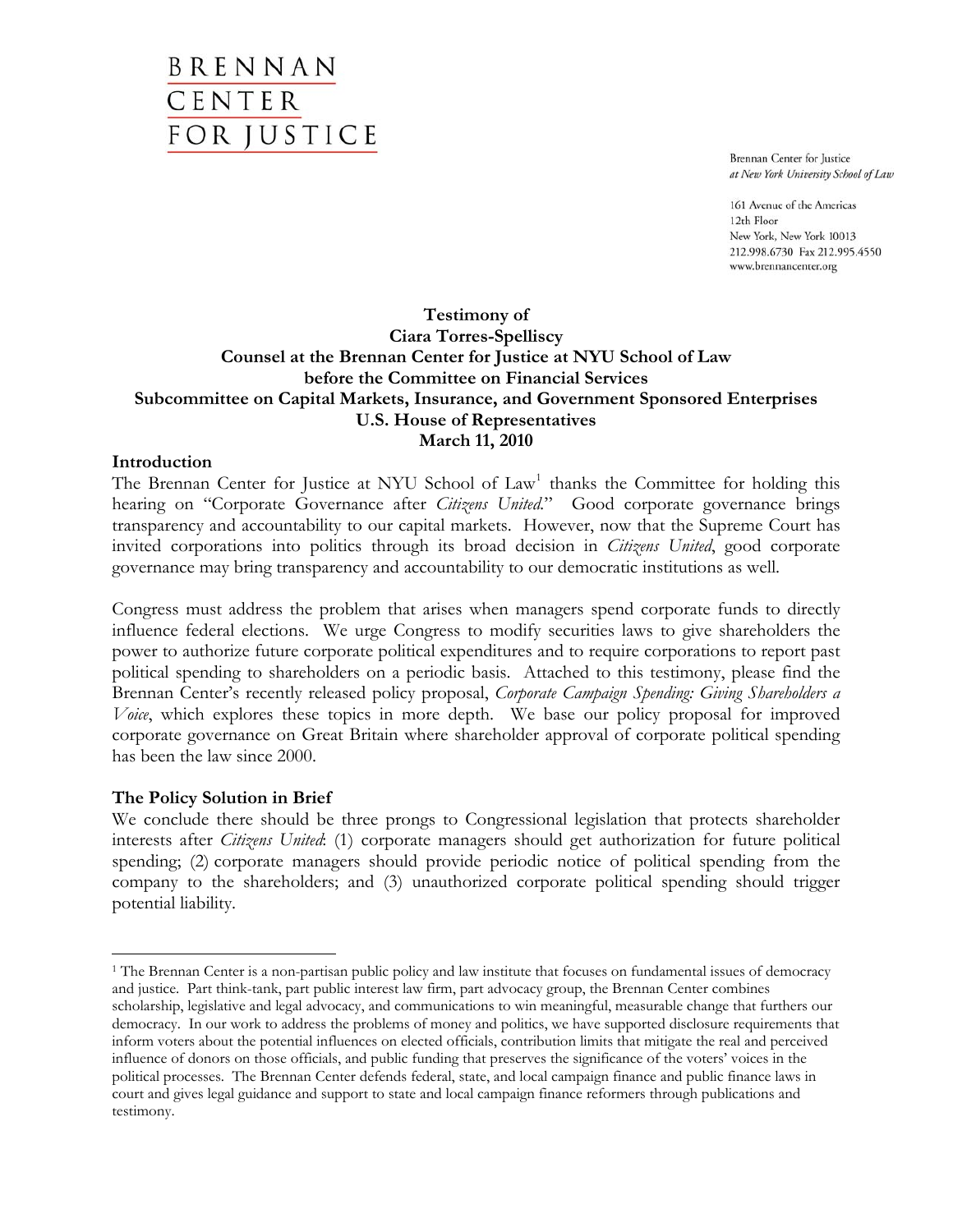Below, I will outline the problems created by *Citizens United*. Then I will articulate the Brennan Center's policy proposal and will explain why existing laws are insufficient. Finally, I will answer common questions about the policy proposal.

## **What Does Recent Polling after Citizens United Show?**

Americans of all stripes have expressed their dismay with the Supreme Court's decision in *Citizens United v. FEC* and want a Congressional response. For example, a Common Cause poll conducted by Greenberg Quinlan Rosner from February 2 to February 4, 2010 found opposition to the *Citizens United* decision by a margin of two to one:

[Voters] oppose the recent Supreme Court decision in the *Citizens United v. Federal Election Commission* case. By a stark 64 to 27 percent margin, voters oppose this decision, with 47 percent strongly opposed. A majority of Democrats, Republicans and independents are opposed, but independents show the strongest antagonism, with 72 percent disagreeing with the ruling. $^{2}$  $^{2}$  $^{2}$ 

This Common Cause poll also found "[a] majority of voters strongly favor both requiring corporations to get shareholder approval for political spending (56 percent strongly favor, 80 percent total favor) and a ban on political spending by foreign corporations (51 percent strongly favor, 60 percent total favor)."[3](#page-1-1)

Noting similar trends, a *Washington Post*-*ABC News* poll conducted from February 4 to February 8, 2010 found "[e]ight in 10 poll respondents say they oppose the high court's Jan. 21 decision to allow unfettered corporate political spending, with 65 percent 'strongly' opposed."<sup>[4](#page-1-2)</sup> This same poll found 72% supported "an effort by Congress to reinstate limits on corporate and union spending on election campaigns."<sup>5</sup>

A poll of 1,200 Americans commissioned by People for the American Way conducted from February 5 through February 9, 2010 found strong support for post-*Citizens United* Congressional reforms including shareholder approval:

- 78% believe that corporations should be limited in how much they can spend to influence elections, and 70% believe they already have too much influence over elections
- $\bullet$  73% believe Congress should be able to impose such limits, and 61% believe Congress has done too little in the past to limit corporate influence over elections ….
- 82% support limits on electioneering by government contractors, and 87% support limits on bailout recipients
- 85% support a complete ban on electioneering by foreign corporations [and]

<span id="page-1-0"></span><sup>2</sup> Greenberg Quinlan Rosner Research, Common Cause, Change Congress, Public Campaign Action Fund, *Strong Campaign Finance Reform: Good Policy, Good Politics* 2 (Feb. 8, 2010),

<span id="page-1-2"></span><span id="page-1-1"></span><sup>&</sup>lt;sup>3</sup> Id. at 3.<br><sup>4</sup> Dan Eggen, Poll: Large Majority Opposes Supreme Court's Decision on Campaign Financing, WASHINGTON POST, Feb. 17, 2010, [http://www.washingtonpost.com/wp-dyn/content/article/2010/02/17/AR2010021701151.html.](http://www.washingtonpost.com/wp-dyn/content/article/2010/02/17/AR2010021701151.html) <sup>5</sup> *Id*.

<span id="page-1-3"></span>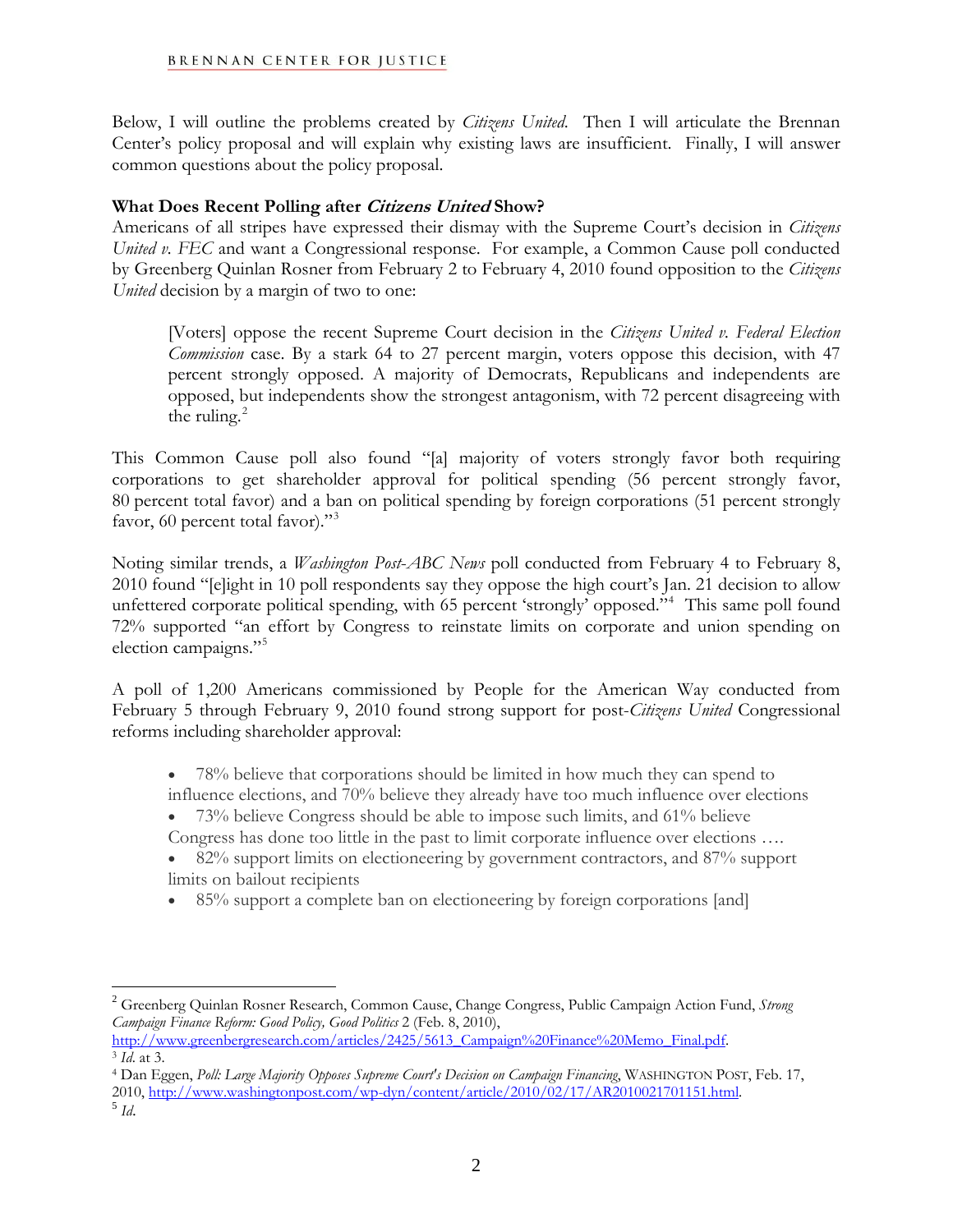• 75% believe that a publicly traded company should get shareholder approval before spending money in an election[.]<sup>[6](#page-2-0)</sup>

These polls show that the American public disagrees with *Citizens United*'s central holding and supports Congressional efforts to respond, including by improving corporate governance.

# **Is Corporate Governance a Matter of General Concern?**

The polling noted above is not surprising given that nearly one in two American households owns stocks, many through mutual funds or  $401(k)$  retirement accounts.<sup>[7](#page-2-1)</sup> After the Supreme Court's decision in *Citizens United*, corporations will be able to spend the capital generated through such investments to directly support or oppose candidates in all federal and state elections for the first time in decades. This new license raises two questions: Should shareholders have a say on whether this money should be used for political purposes? And should shareholders be informed of the use of this money for political purposes?

American shareholders currently lack the ability to object or consent to political spending by American corporations. Indeed, because of gaps between corporate and campaign finance law, U.S. corporations can make political expenditures without giving shareholders, or even corporate boards of directors, any notice of the spending either before or after the fact. As beneficial owners of corporations, investors should be given the opportunity to approve corporate political spending through a shareholder vote.

Until *Citizens United*, a century's worth of American election laws prohibited corporate managers from spending a corporation's general treasury funds in *federal* elections.<sup>[8](#page-2-2)</sup> Pre-existing laws required corporate managers to make political expenditures via separate segregated funds (SSFs), which are also commonly known as corporate political action committees (PACs), so that shareholders, officers and managers who wanted the corporation to advance a political agenda could designate funds for that particular purpose.<sup>[9](#page-2-3)</sup>

These laws protected both shareholders and the integrity of the democratic process. Many states followed suit with similar laws. In the 28 states that lacked federal-style election rules, however, corporations made political donations directly from their corporate treasuries, including high-cost

<span id="page-2-1"></span><span id="page-2-0"></span><sup>6</sup> People for the American Way, *New Poll Shows Broad Support for "Fixing" Citizens United* (Feb. 18, 2010),<br>http://site.pfaw.org/site/PageServer?pagename=media\_2010\_02\_new\_poll\_shows\_support\_for\_fixing\_citizens\_united. <sup>7</sup> See JOINT ECONOMIC COMMITTEE, 106<sup>TH</sup> CONG., THE ROOTS OF BROADENED STOCK OWNERSHIP 1 (2000), [www.house.gov/jec/tax/stock/stock.pdf](http://www.house.gov/jec/tax/stock/stock.pdf); Investment Company Institute, *U.S. Household Ownership of Mutual Funds in 2005*, 2 (2005), [http://www.ici.org/pdf/fm-v14n5.pdf;](http://www.ici.org/pdf/fm-v14n5.pdf) THE INVESTMENT COMPANY INSTITUTE, 2009 INVESTMENT COMPANY FACT BOOK 8 (49th ed. 2009), [http://www.icifactbook.org/pdf/2009\\_factbook.pdf](http://www.icifactbook.org/pdf/2009_factbook.pdf) (noting "[h]ouseholds are the largest group of investors in [investment] funds, and registered investment companies managed 19 percent of households' financial assets at year-end 2008.").

<span id="page-2-2"></span>8 Until *Citizens United*, the Federal Elections Campaign Act (FECA) prohibited corporations (profit or nonprofit), labor organizations and incorporated membership organizations from making direct contributions or expenditures in connection with federal elections. [2 U.S.C. § 441b](http://frwebgate.access.gpo.gov/cgi-bin/getdoc.cgi?dbname=browse_usc&docid=Cite%3A+2USC441). The limits have a long vintage. For 63 years, since Taft-Hartley, corporation have been banned from spending corporate treasury money to expressively support or oppose a federal candidate and for 103 years, since the Tillman Act, corporations have been banned from giving contributions directly from corporate treasury funds to federal candidates. After *Citizens United*, corporations are still banned from direct contributions in federal elections.

<span id="page-2-3"></span>9 11 C.F.R. 100.6; FED. ELECTION COMM'N, SSFS AND NONCONNECTED PACS (May 2008), <http://www.fec.gov/pages/brochures/ssfvnonconnected.shtml>.

 $\overline{a}$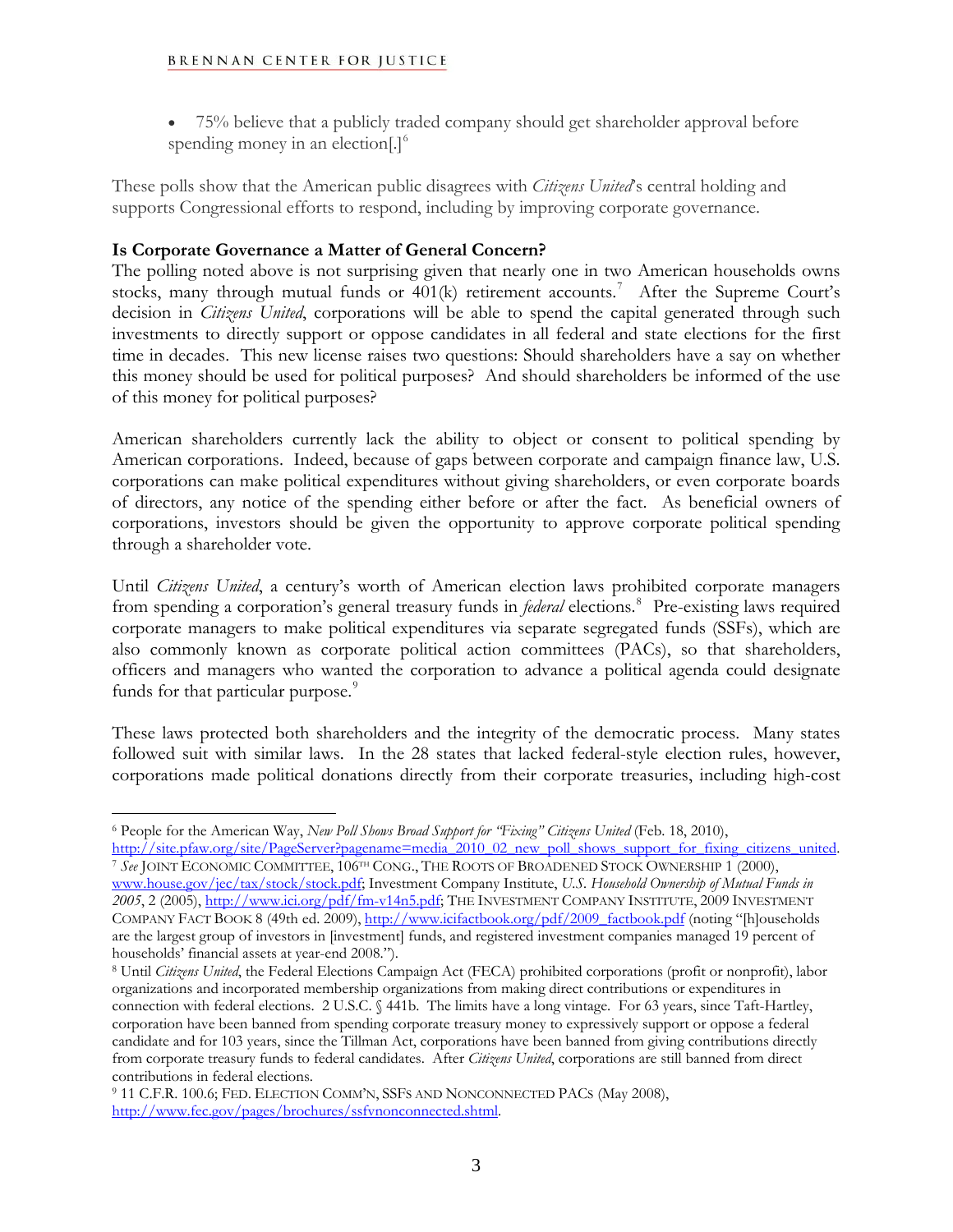states like New York, California and Illinois, where political campaigns can cost millions of dollars. This money paid for legislative, executive and judicial elections without consent from or notice to shareholders.<sup>[10](#page-3-0)</sup>

It is hard to overstate what a paradigm shift *Citizens United* has caused for both American democracy and American shareholders. *Citizens United* stuck down decades-old restrictions on the use of general treasury funds to directly support or oppose candidates. Now corporate managers are free to spend corporate treasury funds in Presidential, Congressional and over 20 additional state elections.<sup>[11](#page-3-1)</sup> This will greatly amplify special interests at the expense of American democracy, putting both our economy and shareholders at risk.

Even before *Citizens United*, many corporate managers had a history of spending corporate funds on politics. For example, when federal soft money was legal, some corporate managers would give significant sums to political parties directly out of the corporate treasury.<sup>[12](#page-3-2)</sup> They spent this corporate money without shareholder authorization or any notice to shareholders either before or after the fact. *Citizens United* did not disturb the federal soft-money ban; however, a pending federal case, *RNC v. FEC*, No. 08-1953 (D.D.C.) seeks to do exactly that. But an even more troubling frontier of corporate political spending has been opened up by the decision—that of unlimited corporate political independent expenditures and electioneering communications.

## **What Are the Specific Risks of Corporate Political Spending?**

 $\overline{a}$ 

Unchecked corporate political spending threatens democracy. The risk to democracy is that corporate political spending will attempt to buy policies which are antithetical to the common good, instead benefiting only the company or industry that purchased political advertisements. Professor Daniel Greenwood has outlined this democratic problem:

When the pot of [corporate] money enters the political system, it distorts the very regulatory pattern that ensures its own utility. When the pot of money is allowed to influence the rules by which it grows, it will grow faster, thus increasing its ability to

<span id="page-3-0"></span><sup>10</sup> Adam Winkler, McConnell v. FEC*, Corporate Political Speech, and the Legacy of the Segregated Fund Cases*, 3 ELEC. L. J. 361, 361 (2004) (arguing "treasury funds reflect the economically motivated decisions of investors or members who do not necessarily approve of the political expenditures, while segregated funds–such as a political action committee (PAC) – raise and spend money from knowing, voluntary political contributors."); *see FEC v. Beaumont*, 539 U.S. 146, 154 (2003) (explaining "the [corporate treasury spending] ban has always done further duty in protecting 'the individuals who have paid money into a corporation or union for purposes other than the support of candidates from having that money used to support political candidates to whom they may be opposed" (internal citations omitted)).

<span id="page-3-1"></span><sup>&</sup>lt;sup>11</sup> ALASKA STAT. § 15.13.074(f); ARIZ. CONST. ART. XIV, § 18; ARIZ. REV. STAT. §§ 16-919(A), -920; COLO. CONST. XXVIII, § 3(4)(a); CONN. GEN. STAT. § 9-613(a); IOWA CODE § 68A.503; KY. REV. STAT. § 121.150(20); MASS. GEN. L. CH. 55, § 8; MICH. C. L. S. § 169.254(1); MINN. STAT. § 211B.15; MONT. CODE ANN. § 13-35-227; N.C. GEN. STAT. §§ 163-278.15,-278.19; N.D. CENT. CODE § 16.1-08.1-03.3; OHIO REV. CODE ANN. § 3599.03(A)(1); OKLA. STAT. TIT. 21, § 187.2 CH. 62, APPX., 257: 10-1-2(d); 25 PA. STAT. § 3253(a); R.I. GEN. LAWS § 17-25-10.1(h), (j); S.D. CODIFIED LAWS § 12-27-18 2a; TENN. CODE ANN. § 2-19-132; TEX. ELEC. CODE § 253.094; W. VA. CODE § 3-8-8; WIS. STAT. § 11.38; WYO. STAT. § 22-25-102(a).<br><sup>12</sup> Center for Responsive Politics, *Soft Money Backgrounder* (undated), <http://www.opensecrets.org/parties/softsource.php>

<span id="page-3-2"></span><sup>(</sup>showing soft money from corporations and unions combined between 1992 and 2002 totaled over a \$1 billion); Supplemental Brief of the Committee for Economic Development as Amicus Curiae in Support of Appellee, *Citizens United v. FEC*, No. 08-205 at 5 (2009) ("By the 2000 election cycle, corporate soft money contributions totaled 48% of all soft money receipts and often were given in sums of \$100,000 or more by large companies.") (citing Robert G. Boatright et al., *Interest Groups and Advocacy Organizations After BCRA*, in THE ELECTION AFTER REFORM: MONEY, POLITICS, AND THE BIPARTISAN CAMPAIGN REFORM ACT 112-18 (Michael J. Malbin ed., 2006)).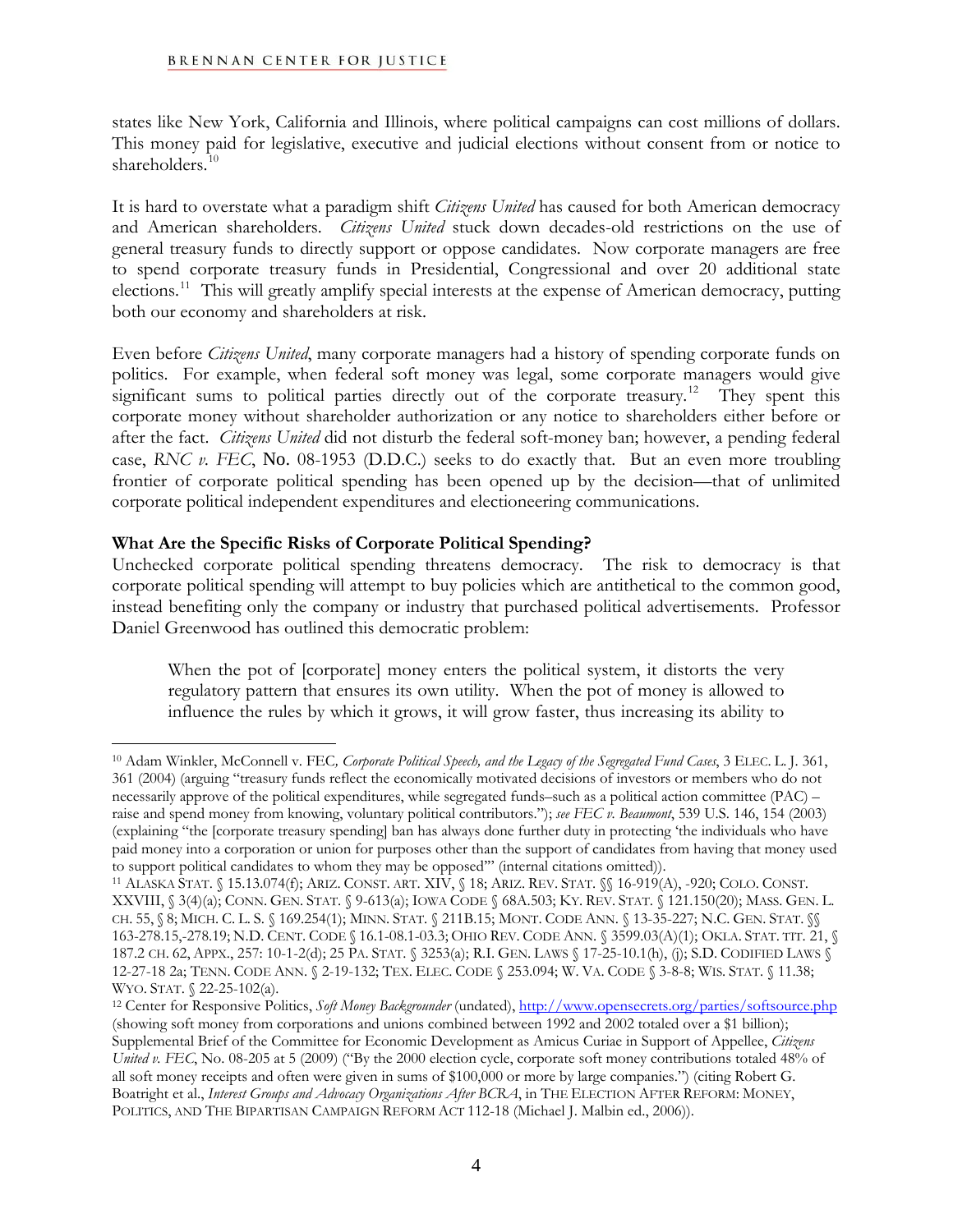influence—setting up a negative feedback cycle and assuring that the political system will be distorted to allow corporations to evade the rules that make them good for all of us (to extract rents, in the economists' jargon).<sup>[13](#page-4-0)</sup>

In addition, corporate political spending implicates at least two key shareholder interests. First, shareholders have a right to a fair return on their investment. This is a classic example of what Supreme Court Justice Louis Brandeis called the potential misuse of "other people's money."<sup>[14](#page-4-1)</sup> As the U.S. Solicitor General dryly noted, "[Founding Father] John Hancock pledged his own fortune; when the CEO of John Hancock Financial uses corporate-treasury funds for electoral advertising, he pledges someone else's."<sup>[15](#page-4-2)</sup> Since other people's money is at stake, shareholders deserve more say about whether it is spent on political contributions and expenditures.

Second, shareholders have a First Amendment interest in remaining silent in a political debate or supporting a candidate of his or her choosing. These are at risk when a manager uses corporate money to support political causes which are antithetical to a given shareholder's wishes. Senators McCain and Feingold and Former Representatives Shays and Meehan, the Congressional sponsors of the Bipartisan Campaign Reform Act (BCRA), recognized that shareholders' First Amendment interests were at issue in *Citizen United*:

The tremendous resources business corporations and unions can bring to bear on elections, and the greater magnitude of the resulting apparent corruption, amply justify treating corporate and union expenditures differently from those by individuals and ideological nonprofit groups. So, too, does the countervailing freespeech interest of the many shareholders who may not wish to support corporate electioneering but have no effective means of controlling what corporations do with what is ultimately the shareholders' money.<sup>[16](#page-4-3)</sup>

Although *Citizens United* focused on the speech rights of the corporation *per se*, shareholders, too, have First Amendment interests in ensuring that their investments are not used without their knowledge or consent to fund political speech that they might not support.

## **How did Citizens United Affect Shareholder Rights?**

 $\overline{a}$ 

*Citizens United* poses a policy question: should Congress protect shareholders from corporate managers' spending corporate treasury funds on politics? Writing for the 5-4 majority, Justice Anthony M. Kennedy argued that shareholders do not need Congress to protect them from corporate political spending through campaign finance laws because they can protect themselves using corporate governance tools.<sup>[17](#page-4-4)</sup> Although Justice Kennedy asserts this as a fact, there was an

<span id="page-4-0"></span><sup>13</sup> Daniel Greenwood, *Essential Speech: Why Corporate Speech is Not Free*, 83 IOWA L. REV. 995, 1054 (1998),

<http://ssrn.com/abstract=794785> (in sum, arguing that "corporations, not being citizens, cannot be legitimate political actors").

<span id="page-4-1"></span><sup>14</sup> LOUIS BRANDEIS, OTHER PEOPLE'S MONEY, AND HOW THE BANKERS USE IT (1914).

<span id="page-4-3"></span><span id="page-4-2"></span><sup>&</sup>lt;sup>15</sup> Supplemental Reply Brief for Appellee, *Citizens United v. FEC*, No. 08-205 at 7 (2009).<br><sup>16</sup> Supplemental Brief of Amici Curiae Senator John McCain, Senator Russell Feingold, Former Representative Christopher Shays, and Former Representative Martin Meehan in Support of Appellee, *Citizens United v. FEC*, No. 08- 205 at 2 (2009).

<span id="page-4-4"></span><sup>17</sup> *Citizens United v. FEC*, No. 08-205, Slip op. at 46 (2010) (arguing there is "little evidence of abuse that cannot be corrected by shareholders through the procedures of corporate democracy.") (internal citation omitted).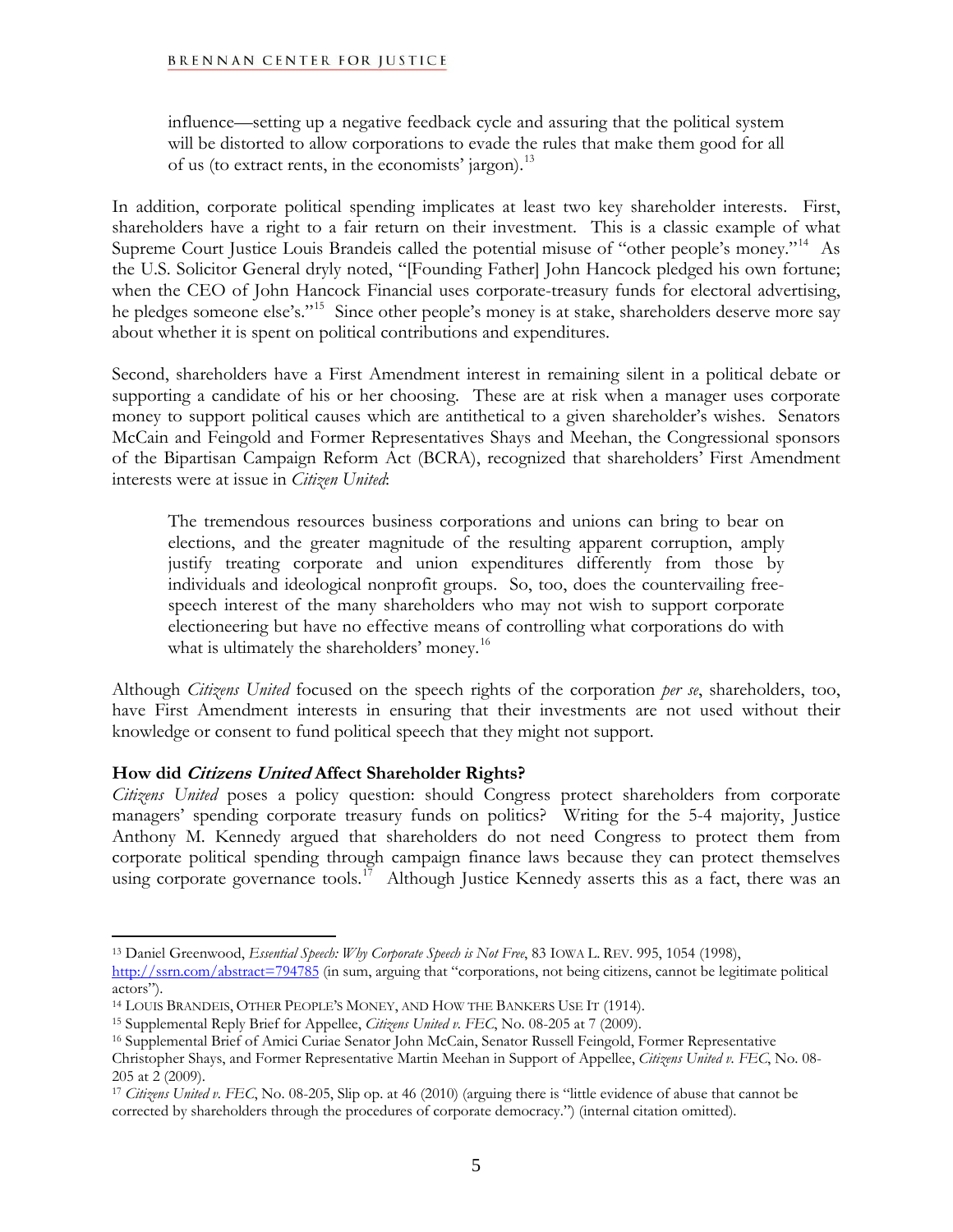incomplete factual record before the Court. Perhaps with a full factual record, Justice Kennedy would have agreed that shareholder rights are sharply circumscribed under current state law. According to Justice Kennedy, the free flow of information empowers shareholders to protect their own interests. As he wrote, "[s]hareholder objections raised through the procedures of corporate democracy can be more effective today because modern technology makes disclosures rapid and informative."[18](#page-5-0) His vision, however, is not grounded in reality. In fact, corporate political spending is far from transparent.

While 48 corporations in the S&P 100 have decided to voluntarily disclose their political spending,<sup>[19](#page-5-1)</sup> the vast majority of publicly traded companies keep their political activities in the dark and no corporate law requires them to do otherwise. While it is laudable that so many top companies are embracing transparency, there are over 3,900 companies listed on the New York Stock Exchange alone.<sup>[20](#page-5-2)</sup> The fact that a few dozen companies are being transparent does not change the state of play for the average stockholder. Furthermore, because these companies are doing this disclosure voluntarily, they can rescind these good practices and revert to more secretive ways of doing business at any moment. Also, there is no indication that any corporation voluntarily gives its shareholders a vote over corporate political spending.

Justice Kennedy's second mistaken assumption is that shareholders who discovered a large or imprudent corporate political expenditure could actually do anything about it.<sup>[21](#page-5-3)</sup> Unfortunately, state-based corporate law gives shareholders little recourse. A suit for breach of fiduciary duties or a waste of corporate assets is likely to be in vain; and attempts to oust the board that oversaw the spending would likely fail. Although shareholders can sell their shares, it could be at a loss. Genuine protections require Congressional action.

Justice Kennedy is correct that knowledge of corporate political spending will help shareholders and voters alike make informed decisions. The world he pictured in *Citizens United* of transparent corporate expenditures does not exist presently, but it should. Consequently, Congress should change the securities laws to require corporations to grant shareholders the power to authorize future expenditures and inform shareholders about past political spending.

## **Why Don't Shareholders Know About Corporate Political Donations?**

The short answer to why shareholders have so little information about corporate political spending is that neither the Federal Elections Commission (FEC) nor the Securities and Exchange Commission (SEC) requires corporations to disclose political spending directly to their shareholders, or to corporate boards of directors. Publicly traded corporations are governed by securities laws,<sup>[22](#page-5-4)</sup>

<sup>1</sup> 

<span id="page-5-1"></span><span id="page-5-0"></span><sup>&</sup>lt;sup>18</sup> *Id.* at 55.<br><sup>19</sup> Press Release, Center for Political Accountability, *New Companies Bring Political Disclosure to Nearly Half of Trendsetting*<br>*S&P* 100, http://www.politicalaccountability.net/index.php?ht=a/GetDocum

<span id="page-5-2"></span><sup>&</sup>lt;sup>20</sup> New York Stock Exchange, *Listings Directory* (2009), http://www.nyse.com/about/listed/lc\_all\_overview.html (noting 3908 US companies are listed on the NYSE) (last visited Feb. 1, 2010).

<span id="page-5-3"></span><sup>&</sup>lt;sup>21</sup> Citizens United v. FEC, Slip op. at 55 ("With the advent of the Internet, prompt disclosure of expenditures can provide shareholders and citizens with the information needed to hold corporations and elected officials accountable for their positions and supporters. Shareholders can determine whether their corporation's political speech advances the corporation's interest in making profits...").

<span id="page-5-4"></span><sup>&</sup>lt;sup>22</sup> The laws governing publicly traded companies include the Securities Act of 1933, the Securities Exchange Act of 1934, the Trust Indenture Act of 1939, the Investment Company Act of 1940, the Investment Advisers Act of 1940, and the Sarbanes-Oxley Act of 2002. *See* SEC, *The Laws That Govern the Securities Industry*, [http://www.sec.gov/about/laws.shtml.](http://www.sec.gov/about/laws.shtml)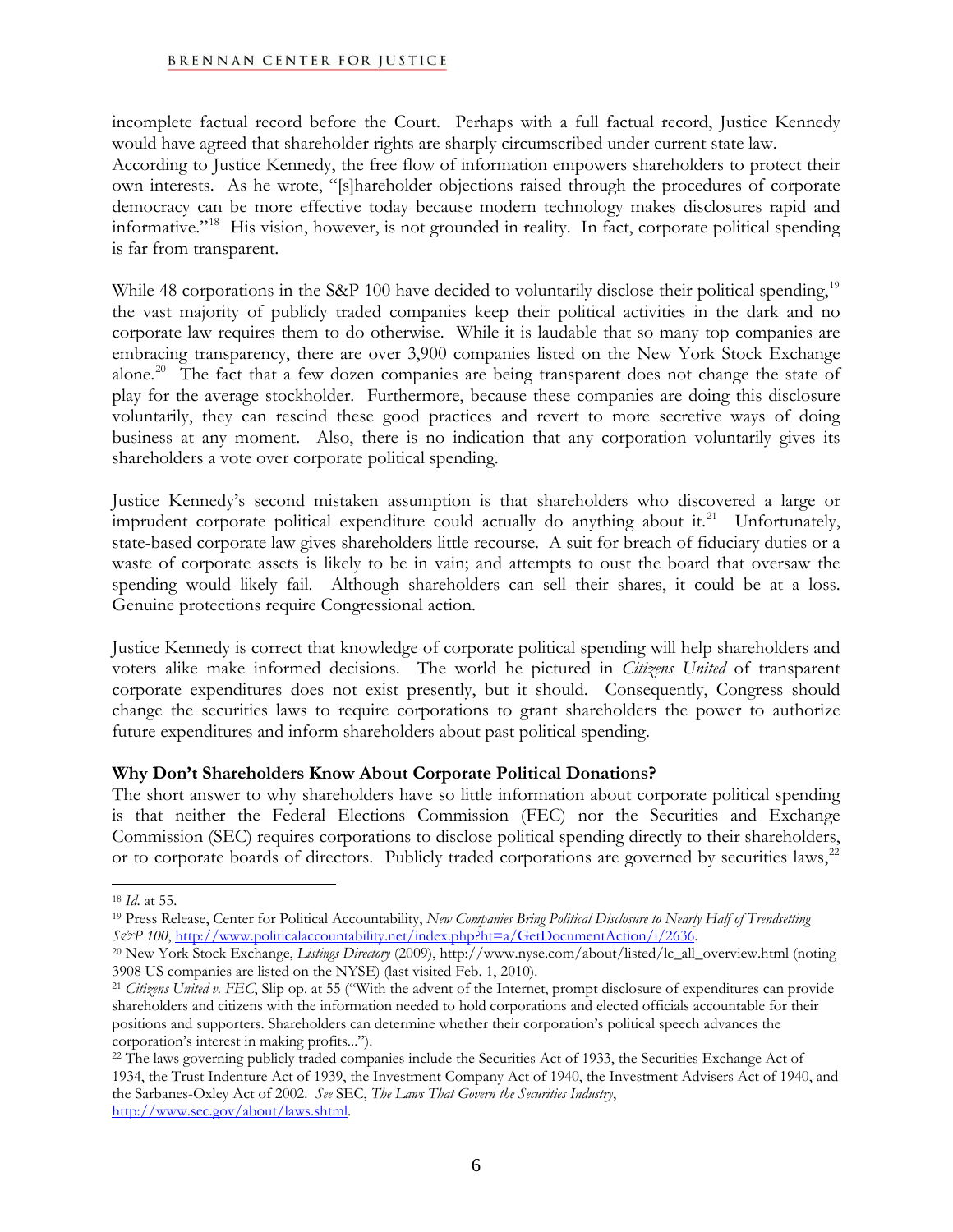$\overline{a}$ 

which require detailed public reporting of many aspects of organizational structure and financial status. Political contributions are not one of the categories of required reporting.

Campaign finance disclosure law varies state to state and often fails to capture modern political spending. For example, independent expenditures—the very type of political expenditures unleashed by *Citizens United*—are underreported in most states. One study found that a mere five states make information about independent expenditures readily available to the public. As this report noted, "holes in the laws—combined with an apparent failure of state campaign-finance disclosure agencies to administer effectively those laws—results in the poor public disclosure of independent expenditures. The result is that millions of dollars spent by special interests each year to influence state elections go essentially unreported to the public."<sup>[23](#page-6-0)</sup>

Even for the political spending that is properly reported to a government agency, there is no duty to share this information directly with shareholders in an accessible way. Because political spending by corporate entities is not disclosed in a single place like a Form 10-K filed with the SEC, discovering the full extent of the political spending of any corporate entity takes copious research. This basic asymmetry of information needs to be addressed by changing federal securities laws to better inform shareholders.

Thus, disclosure of corporate political expenditures presently falls into a gap between corporate and campaign finance law.<sup>[24](#page-6-1)</sup> Consequently, shareholders often know very little about the beneficiaries of corporate political expenditures, $25$  and they may unwittingly fund political spending at odds with their political philosophies.<sup>[26](#page-6-3)</sup> As Professor Jill Fisch has explained:

Political contributions are generally not disclosed to the board or shareholders, nor are political expenditures generally subject to oversight as part of a corporation's internal controls. The lack of oversight makes it difficult for corporate decision makers and stakeholders to evaluate the costs and benefits of political activity.<sup>[27](#page-6-4)</sup>

With even governing boards in the dark about corporate political spending, shareholders have little hope of fully understanding the scope of companies' political expenditures.<sup>2</sup>

<span id="page-6-0"></span><sup>23</sup> LINDA KING, NATIONAL INSTITUTE ON MONEY IN STATE POLITICS, INDECENT DISCLOSURE PUBLIC ACCESS TO INDEPENDENT EXPENDITURE INFORMATION AT THE STATE LEVEL 4 (Aug. 1, 2007),<br>https://www.policyarchive.org/bitstream/handle/10207/5807/200708011.pdf?sequence=1.

<span id="page-6-1"></span><sup>&</sup>lt;sup>24</sup> Victor Brudney, *Business Corporations and Stockholders' Rights under the First Amendment*, 91 YALE L. J. 235, 237 (1981) (stating "[t]he use of that wealth and power by corporate management to move government toward goals that management favors—with little or no formal consultation with investors—is also a phenomenon that is generally undeniable.").

<span id="page-6-2"></span><sup>25</sup> Bruce F. Freed & John C. Richardson, *Company Political Activity Requires Director Oversight*, ALI-ABA COURSE OF STUDY

<span id="page-6-3"></span>MATERIALS, 478 (Dec. 2005).<br><sup>26</sup> *Id.* at 480; *see also* Brudney, *supra* note 24, at 239-40 (noting "unless investor approval is obtained, the funds of some investors are being used to support views they do not favor.").

<span id="page-6-4"></span><sup>27</sup> Jill Fisch, *The "Bad Man" Goes to Washington: The Effect of Political Influence on Corporate Duty*, 75 FORDHAM L. REV. 1593, 1613 (2006).

<span id="page-6-5"></span><sup>28</sup> The lack of board approval is the norm. However two states (Louisiana and Missouri) do require board approval of political donations before they are made. *See* La. Rev. Stat. Ann. §18:1505.2(F) (also allowing officers of the corporation to make such contributions if empowered to do so by the board of directors); Mo. Ann. Stat. §130.029.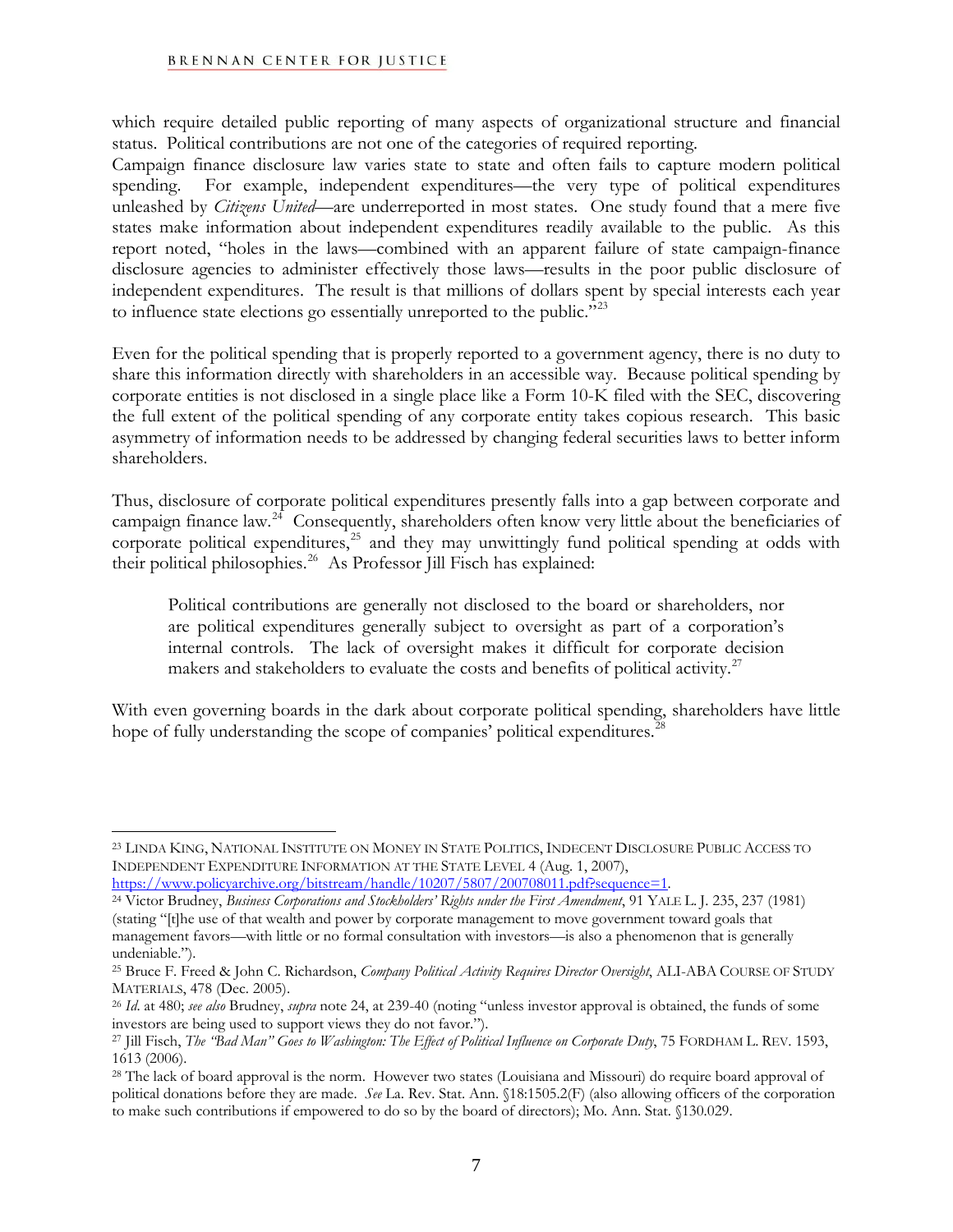## **Why Aren't Shareholders Protected by a Corporation's Structure?**

The more complex answer to why corporations have not traditionally sought consent for political spending nor disclosed such spending to shareholders lies in the very structure of the way corporations are organized and the very magnitude of many modern corporations. At first blush, many principles of corporate law appear to favor disclosure of political spending as a basic part of overall transparency, a lynchpin of good corporate governance.<sup>[29](#page-7-0)</sup> But the structure of corporations makes shareholder input unlikely.

Shareholders own a corporation by holding a transferable share interest, but do not manage the corporation day-to-day.<sup>[30](#page-7-1)</sup> The default management structure of a corporation is that the shareholders elect a board of directors.<sup>[31](#page-7-2)</sup> The board delegates business decisions to the officers, who are vested with day-to-day management of the business and affairs of the corporation.<sup>32</sup> However, in most states, even boards are not required by state corporate law to approve corporate political spending. $^{33}$ 

The distinction between ownership and control ideally works to reduce the costs of corporate decision making by placing control over most corporate affairs in the hands of elected directors and appointed officers who are better informed than shareholders about the business of the corporation.<sup>34</sup> Conversely, this structure inhibits shareholders from changing or controlling corporate political spending, or even requesting that the spending be disclosed in a particular manner.<sup>[35](#page-7-5)</sup>

Professor Thomas Joo has rightly noted the Supreme Court's misunderstanding of corporate structure and its confusion concerning the breadth of shareholder controls:

Dissenting in *Austin*, Justice Scalia dismissed the idea that shareholders might justifiably object to management political speech. According to Justice Scalia, every

<u>.</u>

<span id="page-7-0"></span><sup>29</sup> For example, Sarbanes-Oxley imposes increased disclosure and reporting requirements, creates stricter rules concerning the independence of the accounting firms working for publicly traded companies and imposes additional responsibilities on the directors and officers of public companies. *See Excellence in Corporate Governance Online*, Legal Issues,<http://www.corpgovonline.com/Content/LegalIssues.html>; J. Brent Wilkins, *The Sarbanes-Oxley Act of 2002: The Ripple Effects of Restoring Shareholder Confidence*, 29 S. ILL. U. L. J. 339, 349 (2005); Scott Harshbarger & Goutam U. Jois, *Looking Back and Looking Forward: Sarbanes-Oxley and the Future of Corporate Governance*, 40 AKRON L. REV. 1, 3 (2007). 30 WILLIAM T. ALLEN & REINIER KRAAKMAN, COMMENTARIES AND CASES ON THE LAW OF BUSINESS ORGANIZATION 96 (2003).<br><sup>31</sup> *Id*.

<span id="page-7-2"></span><span id="page-7-1"></span>

<span id="page-7-3"></span><sup>31</sup> *Id*. 32 *Id*. at 100. <sup>33</sup> Louisiana and Missouri require board approval of political donations before they are made. *See* La. Rev. Stat. Ann. §18:1505.2(F); Mo. Ann. Stat. §130.029.

<span id="page-7-5"></span><span id="page-7-4"></span><sup>34</sup> *Id*.; *see also Dodge v. Ford Motor Co.*, 204 Mich. 459, 507 (1919) (holding "[a] business corporation is organized and carried on primarily for the profit of the stockholders. The powers of the directors are to be employed for that end.").<br><sup>35</sup> The division of ownership and day-to-day management largely collapses in the case of a closely-c corporation is often defined simply as one with few shareholders, whose shares are not traded in securities markets. The small number of shareholders means that management and ownership are frequently concentrated in the same hands. *See* JAMES D. COX, THOMAS LEE HAZEN & F. HODGE O'NEAL, FORMS OF BUSINESS ASSOCIATION: DEFINITIONS AND DISTINCTIONS § 1.20 (2002); Thomas W. Joo, *The Modern Corporation and Campaign Finance: Incorporating Corporate Governance Analysis into First Amendment Jurisprudence*, 79 WASH. U. L. Q. 1, 109 (2001) ("[E]lection-related spending may in fact constitute shareholder expression in some corporations, such as a corporation owned by a single person, or a closely held corporation actively managed by its shareholders. Those shareholders do not require state protection from management abuses.").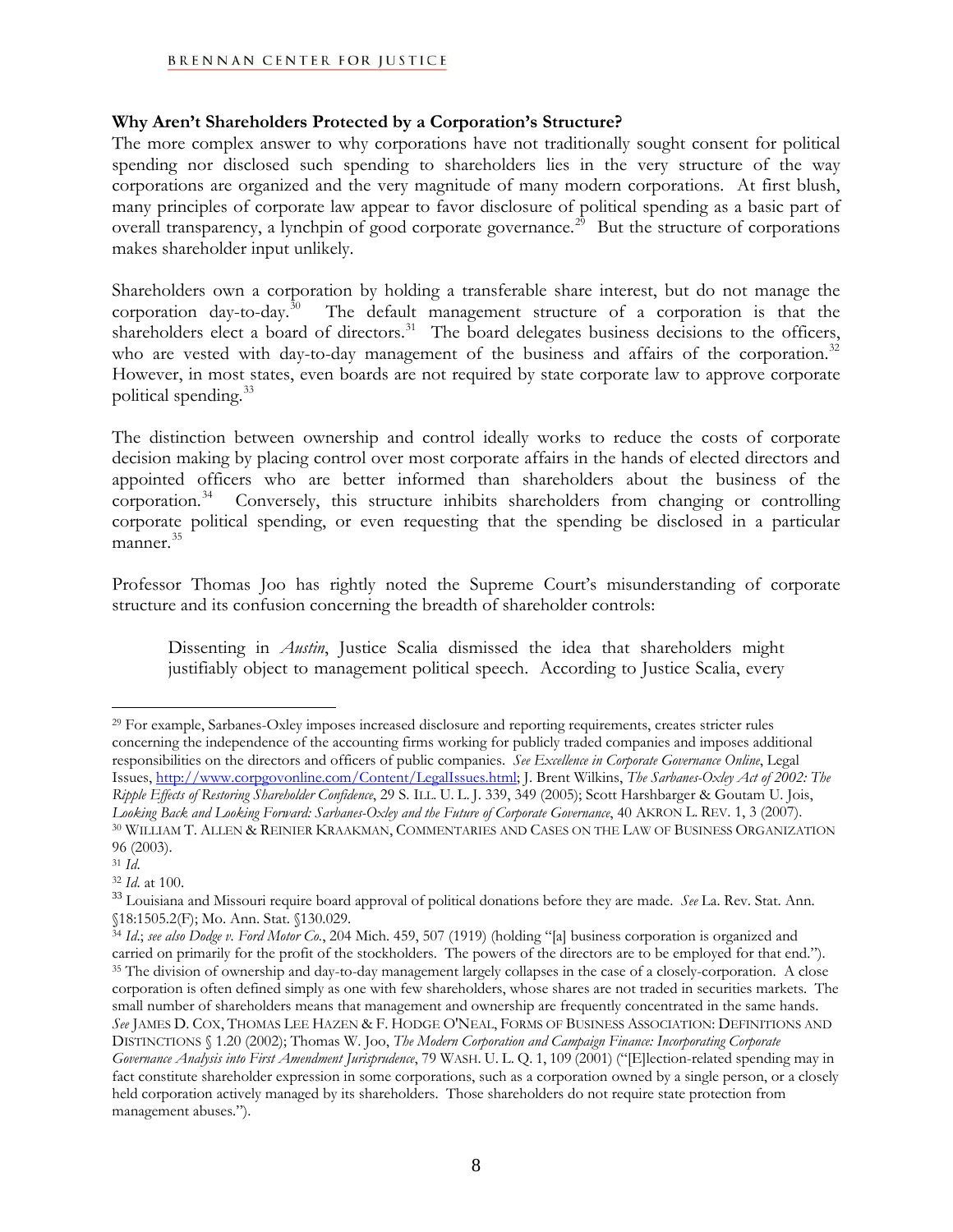shareholder "knows that management may take any action that is ultimately in accord with the majority (or a specified supermajority) of the shareholders' wishes, so long as that action is designed to make a profit. That is the deal." This passage suggests that shareholders are entitled to vote on corporate actions, but that is most emphatically *not* the deal with respect to a corporation's election-related spending.<sup>[36](#page-8-0)</sup>

Accordingly, most shareholders have zero say about the corporation's political spending.

The ability to transfer shares on the open market in publicly traded companies could potentially work to restrain self-serving behavior of corporate managers.<sup>[37](#page-8-1)</sup> But the sale of shares does not give shareholders a way to signal to the managers that it was motivated by the corporation's political spending. Moreover, because nearly all publicly traded corporations tend to be similarly situated *vis a vis* their treatment of political donations, the shareholder has no way of buying shares that give them a greater amount of control over corporate political spending. So long as shareholders invest in American companies, they risk that part of their investment may be used for a political purpose.<sup>[38](#page-8-2)</sup>

## **Doesn't a Corporation Owe Fiduciary Duties to Shareholders?**

Directors and officers owe fiduciary duties to the corporation and its shareholders.<sup>[39](#page-8-3)</sup> There are three fiduciary duties: obedience, loyalty, and care. The duty of care is the broadest of the fiduciary duties, reaching all aspects of conduct, $40$  and encompassing a duty to not waste assets. Theoretically, if corporate political spending were incredibly high, this could be deemed a waste of corporate assets and violation of the fiduciary duty of care. Courts and regulators, however, have not traditionally construed these duties to restrain political spending.

Claims that an action like spending corporate funds on political advertisements constitutes a waste of corporate assets or a breach of a fiduciary duty are likely to be thwarted by the business judgment rule, a judicially created principle that is extremely deferential towards the decisions of directors and officers.[41](#page-8-5) The business judgment rule holds that a decision constitutes a valid business judgment if it is (1) made by financially disinterested directors or officers, (2) who have become duly informed before exercising judgment, and (3) who exercise judgment in a good faith effort to advance corporate interests.<sup>[42](#page-8-6)</sup> Courts have traditionally been very hesitant to apply the label of bad faith to decisions made by officers and directors unless they are clearly extreme and irrational,<sup>[43](#page-8-7)</sup> and thus, courts have been overwhelmingly reluctant to intervene in such decisions.<sup>[44](#page-8-8)</sup>

<span id="page-8-0"></span><sup>36</sup> Joo, *The Modern Corporation*, *supra* note 35, at 42-43.

<span id="page-8-2"></span><span id="page-8-1"></span><sup>&</sup>lt;sup>38</sup> The only way to buy shares in a company that gives shareholders more rights over corporate political spending is by investing in an American company which is subject to the British Companies Act of 2006. Companies Act, c. 46,  $\$\$ 369, 374 (2006), http://www.opsi.gov.uk/acts/acts2006/pdf/ukpga 20060046 en.pdf.

<span id="page-8-3"></span><sup>&</sup>lt;sup>39</sup> ALLEN & KRAAKMAN, *supra* note 30, at 31; a fiduciary relationship is one "founded on trust or confidence reposed by one person in the integrity and fidelity of another." *See* BLACK'S LAW DICTIONARY (7th ed. 1999). 40 ALLEN & KRAAKMAN, *supra* note 30, at 240. The classic formulation of this duty requires a corporate director or

<span id="page-8-4"></span>officer to perform his or her functions (1) in good faith, (2) in a manner that he or she reasonably believes to be in the best interests of the corporation, and (3) with the care that an ordinarily prudent person would reasonably be expected to exercise in a like position and under similar circumstances. *See* ALI, PRINCIPLES OF CORPORATE GOVERNANCE § 4.01 (1994).

<span id="page-8-5"></span><sup>41</sup> ALLEN & KRAAKMAN, *supra* note 30, at 252. 42 *Id*. at 251. 43 *Id*. at 252. 44 *Id*. at 288-90.

<span id="page-8-6"></span>

<span id="page-8-7"></span>

<span id="page-8-8"></span>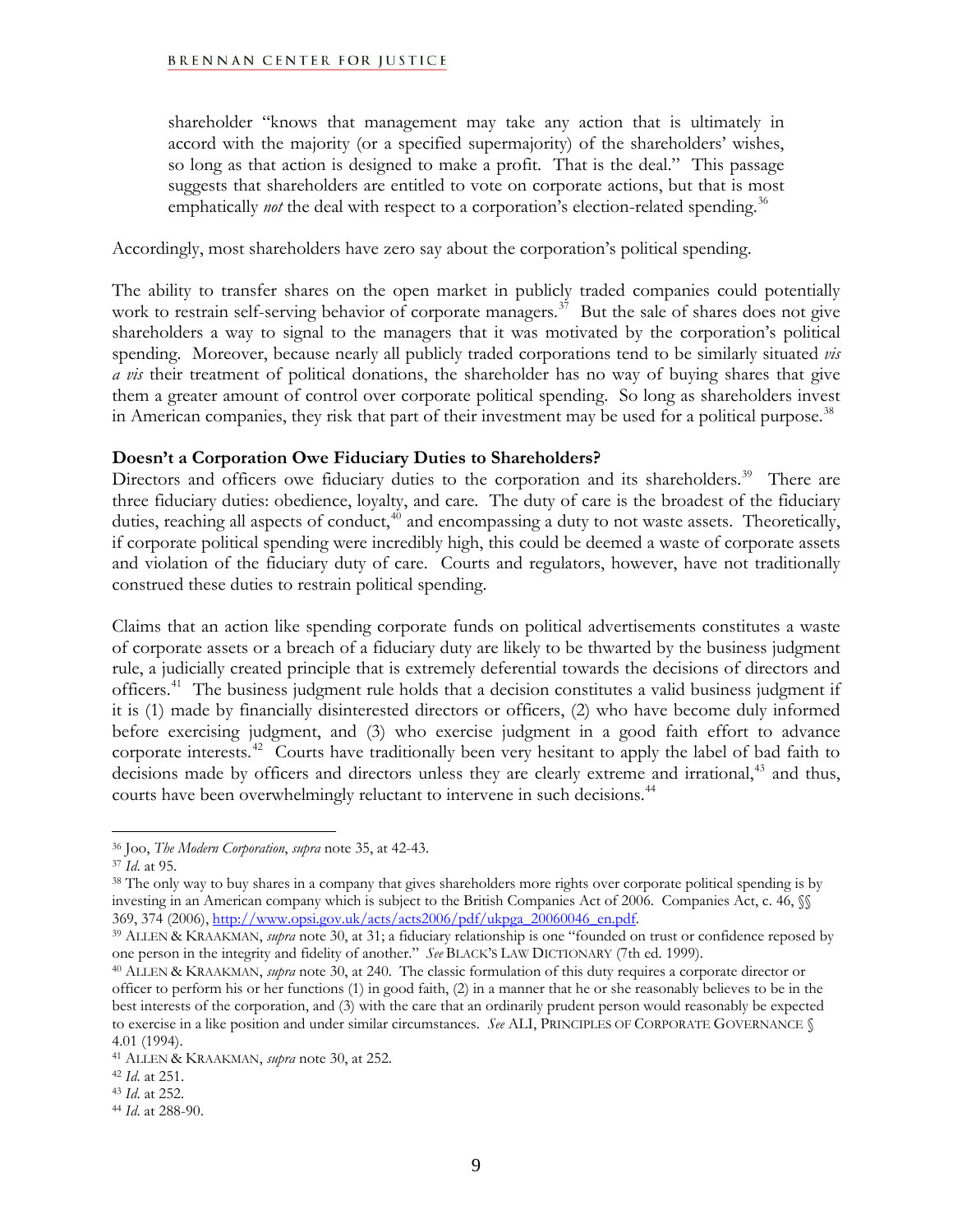For instance, in *Cort v. Ash*,<sup>[45](#page-9-0)</sup> the Supreme Court held that there was no private right of action for shareholders to peruse derivative suits against corporations for violations of the Federal Elections Campaign Act (FECA)'s ban on the use of corporate treasury funds in federal elections thereby effectively stripping shareholders of any ability to enforce this important federal law.<sup>[46](#page-9-1)</sup> In the same year, shareholders brought suit in California specifically claiming that a corporate political contribution to a ballot measure campaign was an improper use of corporate funds.<sup> $47$ </sup> The court rejected the shareholders' claims by specifically characterizing a corporate political contribution as a good faith business decision under the business judgment rule, even though there was no clear connection between the contribution and the corporation's business.<sup>[48](#page-9-3)</sup> The court found no restriction in either the corporation's articles of incorporation or state law regarding such a contribution and therefore found no problem with the corporation's political spending.<sup>[49](#page-9-4)</sup>

Professor Thomas Joo elucidates:

Shareholders must allege corruption or conduct approaching recklessness in order to even state a claim challenging management actions. This principle of deference is not limited to decisions regarding 'business,' narrowly defined. Courts have applied business judgment deference to…political spending on the ground that management may believe such decisions will indirectly advance the corporation's business.<sup>[50](#page-9-5)</sup>

In sum, courts essentially presume that managers' business decisions are made in good faith and defer to all but the most egregiously negligent or irrational management decisions.<sup>[51](#page-9-6)</sup> Thus, suits challenging political spending would be unlikely to prevail.

<span id="page-9-0"></span><sup>1</sup> 45 422 U.S. 66 (1975).

<span id="page-9-1"></span><sup>46</sup> Adam Winkler, *'Other People's Money': Corporations, Agency Costs, and Campaign Finance Law*, 92 GEORGETOWN L. J. 871, 872 (Jun. 2004).

<span id="page-9-4"></span><span id="page-9-3"></span>

<span id="page-9-2"></span><sup>&</sup>lt;sup>47</sup> Marsili v. Pacific Gas & Elec. Co., 51 Cal. App. 3d 313, 322 (Cal. Ct. App. 1975).<br><sup>48</sup> Id. at 313.<br><sup>49</sup> Id. at 324; but compare McConnell v. Combination Mining & Milling Co., 76 Pac. 194, 198 (Mont. 1904) (finding co political contributions to be *ultra vires*: "The [political] donation[s]…were clearly outside the purpose for which the corporation was created, both being for strictly political purposes.").<br><sup>50</sup> Thomas W. Joo, *People of Color, Women, and the Public Corporation: Corporate Hierarchy and Racial Justice, 79 ST. JOHN'S L.* 

<span id="page-9-5"></span>

<span id="page-9-6"></span>REV. 955, 959 (2005) (citation omitted).<br><sup>51</sup> Thomas W. Joo, *Corporate Governance and the Constitutionality of Campaign Finance Reform*, 1 ELECTION L.J. 361, 368 (2002).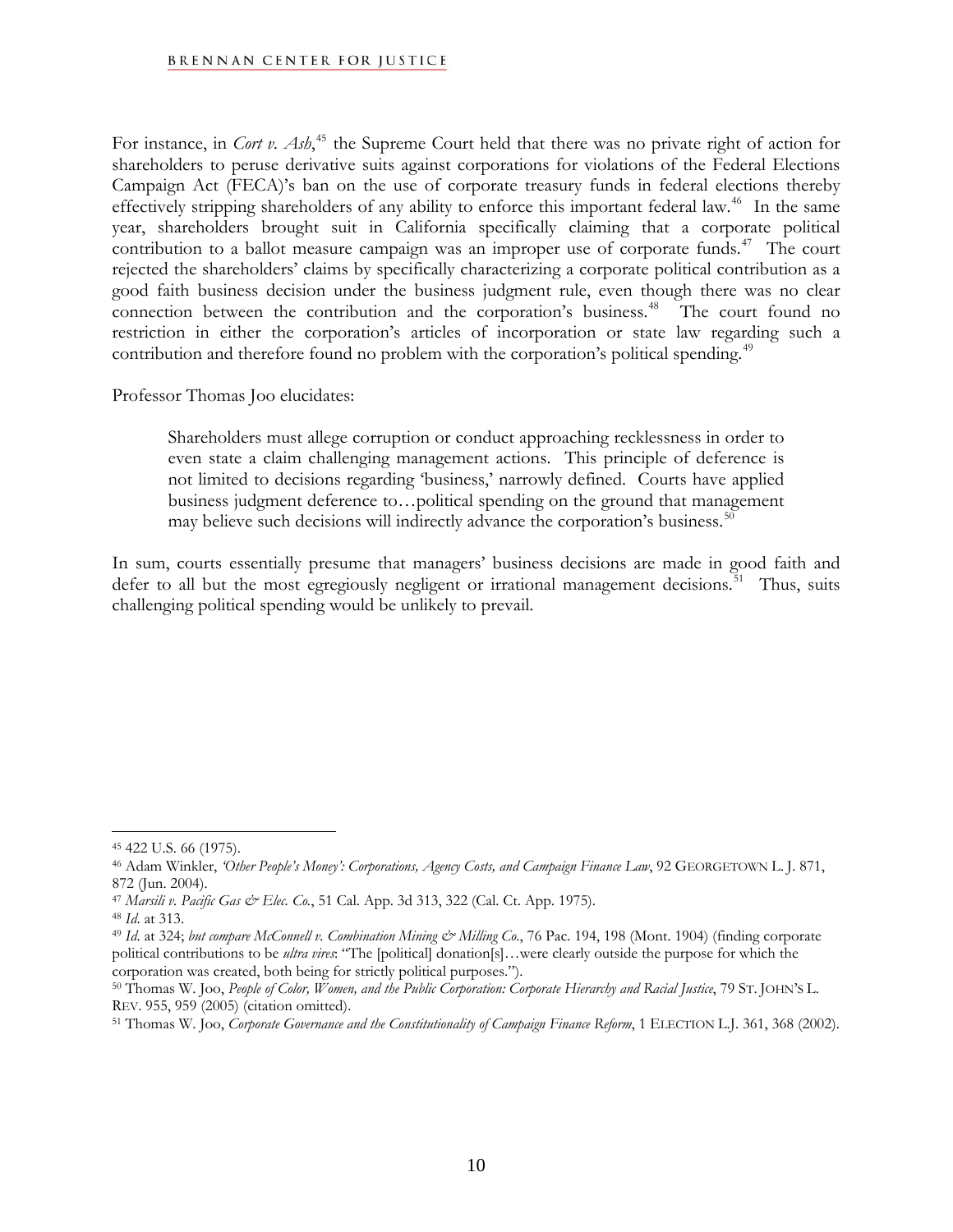## **Why Can't the Market Solve this Problem?**

Critics of interventions on the shareholder's behalf, like Justices Kennedy, Roberts and Scalia, may argue that the ability to sell shares on the open market solves this problem. But market discipline is not a good enough deterrent and this problem is not self-correcting. As Professor Thomas Joo has explained, the ability to sell shares<sup>[52](#page-10-0)</sup> is actually no remedy at all for the harm of wasting corporate funds on politics:

[T]he 'Wall Street Rule' teaches that if a shareholder disagrees with management, it is more efficient for her to sell her stock than to attempt to change management….[E]ven if the shareholder learns of objectionable election-related spending, 'voting with her feet' allows the shareholder only to escape *continued*  unauthorized use of the corporate resources. It does not put a stop to the activity or provide any remedy for unauthorized use that has already occurred. Moreover, selling shares because of the corporation's election-related spending is unlikely to have a disciplining effect on management.<sup>[53](#page-10-1)</sup>

Once the money is out the door, in the hands of campaign or political consultant, then the corporation cannot retrieve that money. Selling shares does not make the corporation or the shareholder whole again. As noted recently in the *Yale Law Journal Online*:

Even if dissenting stockholders surmounted information and collective action problems and did not face liquidity problems, they would still be left with few options for relief: sell the stock or pursue a derivative action. Neither of these options, however, gives dissenting stockholders prospective relief or a remedy that would put them in the position they would have been in had the corporate spending not occurred. Selling the stock avoids only future instances in which the corporation spends general funds on political speech that the stockholders oppose; it does nothing to address the political spending that already occurred.[54](#page-10-2)

This is why prophylactic rules—similar to those in the U.K., which require shareholder consent before corporate funds are spent— are needed.

## **Does Corporate Political Spending Hurt Shareholders?**

 $\overline{a}$ 

As Professor Lucian Bebchuk of Harvard Law recently wrote, "corporate meddling in politics is bad not just for those members of society who are not corporate shareholders. It also can be expected

<span id="page-10-0"></span><sup>52</sup> Lisa M. Fairfax, *The Future of Shareholder Democracy*, 84 INDIANA L.J. 1259, 1262 n.11 (Fall 2009) ("Shareholders also have the right to sell their shares. This so-called exit right has been viewed by some as particularly important because it facilitates the market for corporate control by enabling the displacement of poorly performing managers.… However, scholars have pointed out that the market for corporate control is imperfect.…noting that even when shareholders sell their shares and attendant voting rights, management often remains in power.") (internal citations omitted).<br><sup>53</sup> Joo, *The Modern Corporation, supra* note 35, at 57-58; *see also id.* at 67-68 ("The law should communicate

<span id="page-10-1"></span>disapproval of the mercenary view by rejecting the presumption that shareholders always value wealth above their

<span id="page-10-2"></span>political preferences.") (citation omitted). <sup>54</sup> Elizabeth Pollman, *Citizens Not United: The Lack of Stockholder Voluntariness in Corporate Political Speech*, 119 YALE L.J. ONLINE 53 (2009), <http://www.yalelawjournal.org/2009/10/15/pollman.html>.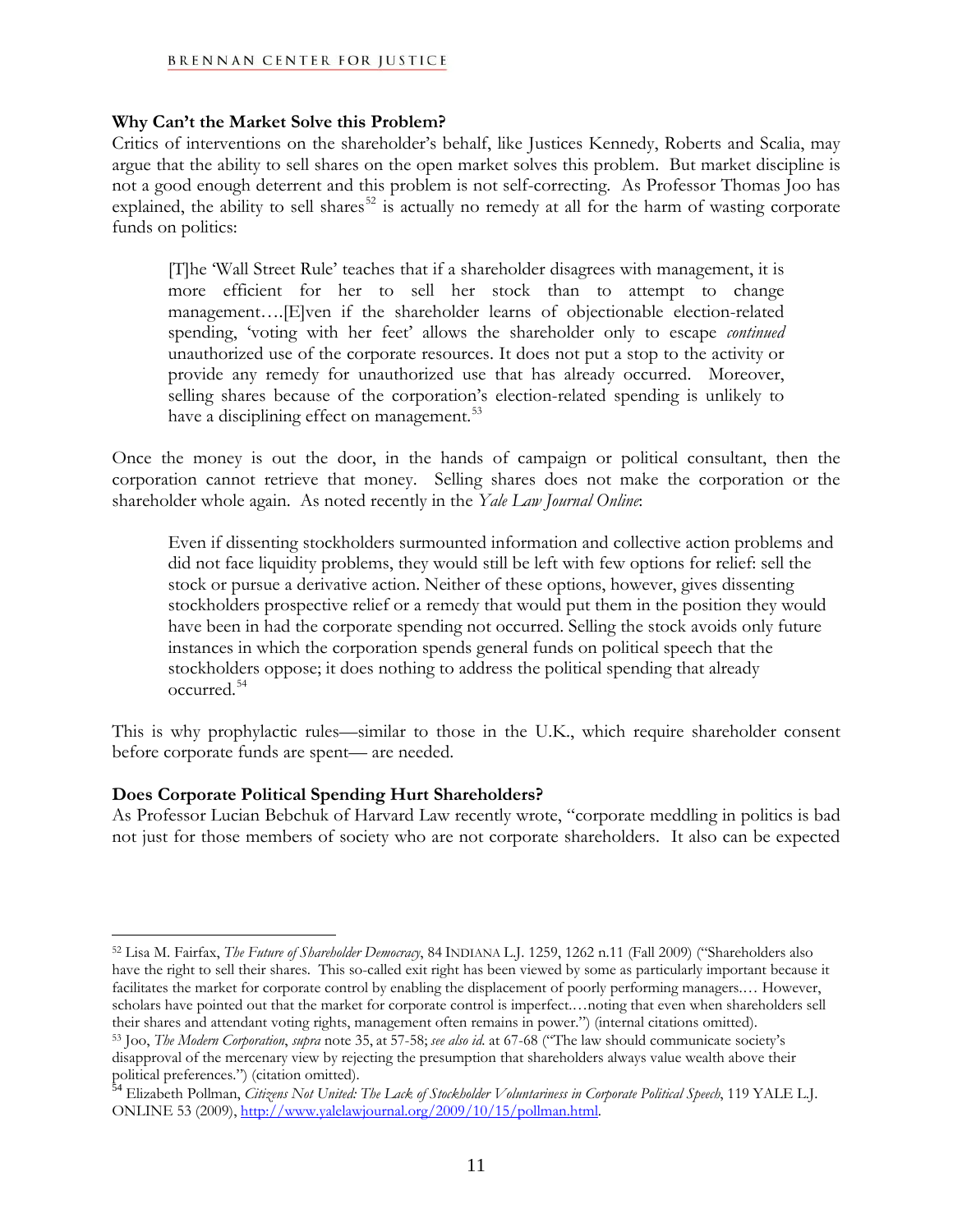to reduce shareholder value and retard the development of an economy's corporate sector. That is bad for capitalists – and thus for capitalism. $155$ 

Some studies have indicated that corporate contributions appear to be linked with windfalls for donating corporations.<sup>[56](#page-11-1)</sup> But the narrative of political spending as an unmitigated good is not the only one available. For example, a recent study of 12,000 firms by Professors Aggarwal, Meschke, and Wang<sup>[57](#page-11-2)</sup> revealed that despite corporate managers' attempts to influence public policy through spending on elections, corporate political spending correlates with lower shareholder value.<sup>[58](#page-11-3)</sup>

Aggarwal and his co-authors suggest that high levels of political spending are a trademark of poor corporate management, and that "managers willing to squander small sums on political giving are likely to squander larger sums elsewhere."<sup>59</sup> Consequently, one potential risk posed by deregulation of corporate money in politics is that corporate managers who were restrained by the PAC requirement will spend much more money on politics—using the corporate treasury to support their personal political agendas.<sup>[60](#page-11-5)</sup> Now that the Supreme Court has given its imprimatur to corporate

<span id="page-11-5"></span><span id="page-11-4"></span><sup>59</sup> *Id.* at 39.<br><sup>60</sup> Lance E. Lindblom, "The Price of Politics," PHARMACEUTICAL EXECUTIVE, (Oct. 2004) ("Some [corporate political] contributions are intended to support the industry business model, while others simply back personal or managerial interests."); see also the webcast of a 2007 speech by Mr. Lindblom at Harvard available here: Andrew Tuch, The Power

<sup>1</sup> 55 Lucian Bebchuk, *Corporate Political Speech is Bad for Shareholders*, PROJECT SYNDICATE (Feb. 23, 2010),

<span id="page-11-1"></span><span id="page-11-0"></span>[http://www.project-syndicate.org/commentary/bebchuk10/English.](http://www.project-syndicate.org/commentary/bebchuk10/English) 56 Nicole Albertson-Nuanes, *Give to Get? Financial Institutions that Made Hefty Campaign Donations Score Big Bucks from the Government*, 1 (Mar. 19, 2009),

<span id="page-11-2"></span>[http://www.followthemoney.org/press/Reports/GIVE\\_TO\\_GET\\_TARP\\_Recipients.pdf?PHPSESSID=fa738af7f3db](http://www.followthemoney.org/press/Reports/GIVE_TO_GET_TARP_Recipients.pdf?PHPSESSID=fa738af7f3dba55d269db58a057e3f7a) [a55d269db58a057e3f7a](http://www.followthemoney.org/press/Reports/GIVE_TO_GET_TARP_Recipients.pdf?PHPSESSID=fa738af7f3dba55d269db58a057e3f7a) (noting 75 financial institutions that received TARP bailout funds had given contributions valued at \$20.4 million to state level candidates, party committees and ballot measure committees in all 50 states over the 7-year study period.); Robert S. Chirinko & Daniel J. Wilson, *Can Lower Tax Rates Be Bought? Business Rent-Seeking and Tax Competition Among U.S. States*, Federal Reserve Bank of San Francisco Working Paper Series 3 (Dec. 2009) (Finding "the economic value of a \$1 business campaign contribution in terms of lower state corporate taxes is nearly \$4."). 57 Rajesh Aggarwal, Felix Meschke, & Tracy Wang, *Corporate Political Contributions: Investment or Agency?*, [http://papers.ssrn.com/sol3/papers.cfm?abstract\\_id=972670](http://papers.ssrn.com/sol3/papers.cfm?abstract_id=972670). The Aggarwal study conforms with international studies of the relationships between political connections and shareholder value. Mara Faccio, *The Characteristics of Politically Connected Firms* (Oct. 2006) (finding in 47 countries, companies with political connections underperform non-connected companies); Mara Faccio, Ronald Masulis & John J. McConnell, *Political Connections and Corporate Bailouts* (Mar. 2005) (finding in 35 countries politically-connected firms are significantly more likely to be bailed out than similar nonconnected firms); Paul K. Chaney, Mara Faccio & David Parsley, *The Quality of Accounting Information in Politically Connected Firms* (Jun. 2008) (finding in 20 countries, quality of earnings reported by politically connected firms is significantly poorer than that of similar non-connected firms.); and Marianne Bertrand, Francis Kramarz, Antoinette Schoar & David Thesmar, *Politically Connected CEOs and Corporate Outcomes: Evidence from France* 28 (2004) (In France "[w]e find that firms managed by [politically] connected CEOs have, if anything, lower rates of return on assets, than those managed by nonconnected CEOs.").

<span id="page-11-3"></span><sup>58</sup> *See* Aggarwal et al., *supra* note 57, which included corporate treasury money spent on politics pre-2002, the year McCain-Feingold was enacted, closing the corporate soft-money loophole. Moreover, this study found that firms who make political donations have lower excess returns in the year following an election than firms that did not donate at all. *Id.* at 34 (revealing "[e]ven within the top five donating industries, including banking, financial trading, and utilities that have undergone deregulation during our sample period, donors have lower excess returns than non-donors."). Excess returns are defined as a firm's one-year buy and hold returns minus their expected return for the year as measured from the Wednesday following election day to the first Monday of November in the following year. *Id*. at 17. The study found that in the median firm a \$10,000 political donation is associated with a loss of \$1.73 million. Therefore, Aggarwal and his co-authors conclude "shareholder value could be hurt by such wasteful political spending." *Id*. at 18; *id*. at 23 (finding "the more a firm donates, the lower the excess returns."); *id*. at 3-4 (stating "[g]iven the magnitude of the destruction of shareholder value that we document, it is more plausibly the case that corporate political contributions are symptomatic of wider agency problems in the firm.").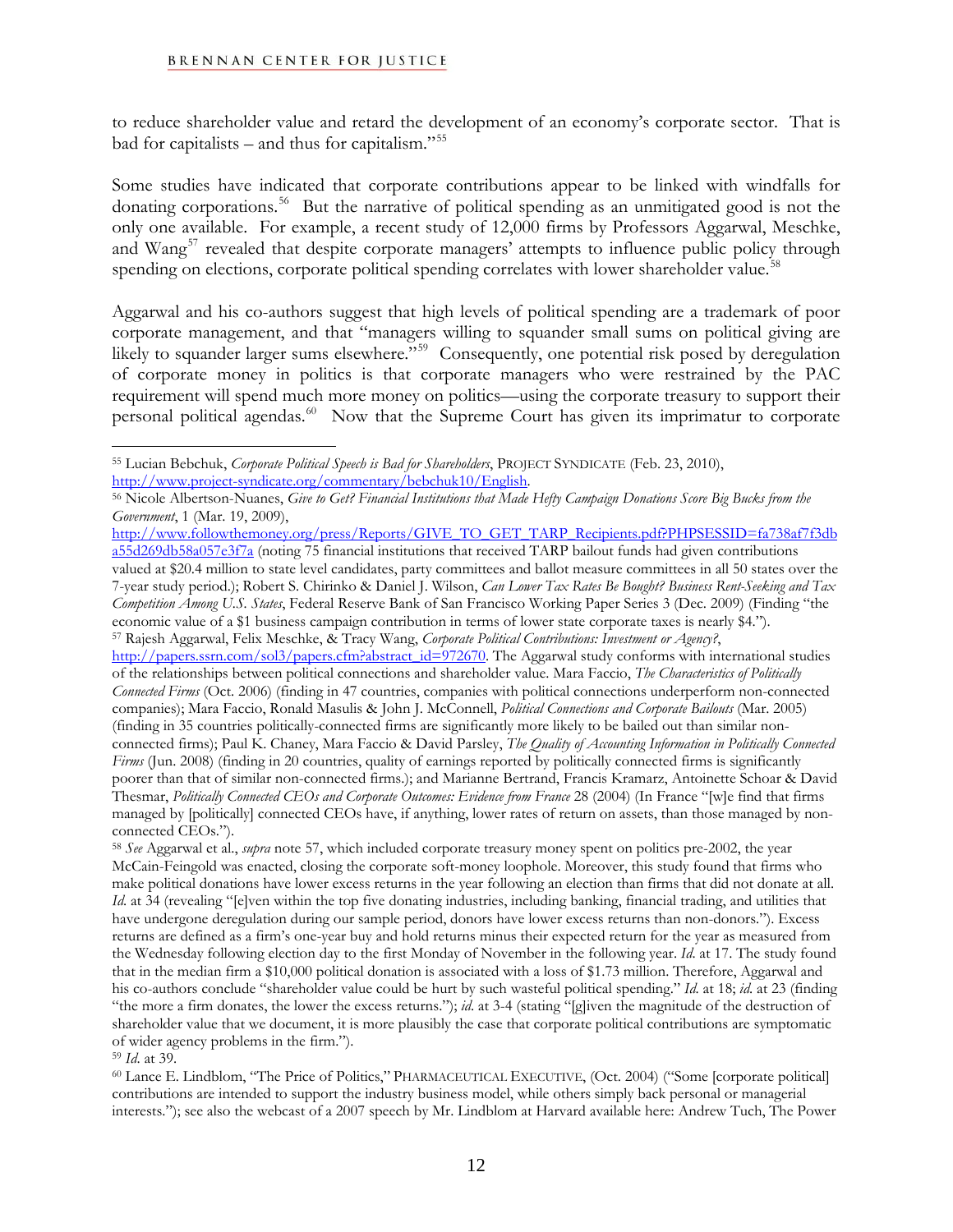political spending, new protections need to be implemented to protect shareholders from managers' potentially profligate spending on politics.

## **How Does the British System Work?**

British law requires that if a company has made a political donation of over  $f(2,000)$ , then the directors' annual report to the shareholders must include the name of who received the donation and the donation amount.<sup>[61](#page-12-0)</sup> In England, the directors' report is equivalent to a company's  $10\text{-K}$ annual report in the United States and  $\ell$ , 2,000 is roughly equal to \$3,000 at current exchange rates.<sup>[62](#page-12-1)</sup>

In addition to requiring disclosure, the British law goes further and requires shareholder consent for spending over  $\text{\emph{f}}_5,000$  on political expenditures.<sup>[63](#page-12-2)</sup> At current exchange rates,  $\text{\emph{f}}_5,000$  is roughly \$8,000. If shareholders in British companies do not approve a political donation resolution, then the company cannot make political contributions during the relevant period.<sup>[64](#page-12-3)</sup> Also, directors of British companies who make unauthorized political donations are personally liable to the company for the amount spent plus interest, and must compensate the company for any loss or damage as a result of the unauthorized donation or expenditure.<sup>[65](#page-12-4)</sup> The interest rate charged on unauthorized political expenditures is 8% per annum.<sup>[66](#page-12-5)</sup>

In sum, British shareholders do not approve each and every individual political donation. Instead the managers ask for a political budget for a year or longer for a certain amount of money (say £100,000). Shareholders then give an up or down vote. If management loses the vote, then managers cannot spend the money without subjecting themselves to liability.

## **How Should U.S. Securities Law be Reformed?**

The U.S. should modify its securities laws to address corporate political expenditures post-*Citizens United* by (1) mandating that corporations obtain the consent of shareholders before making political expenditures, (2) requiring disclosure of political spending directly to shareholders and (3) holding corporate directors personally liable for violations of these policies. This approach will empower shareholders to affect how corporate money is spent. It also may preserve more corporate assets by limiting the spending of corporate money on political expenditures.

Shareholder consent is a key reform. Congress should act to protect shareholders by giving them the power, under statute, to authorize political spending by corporations. The voting mechanics

<span id="page-12-1"></span> $^{62}$  The original reporting threshold in the 2000 law was  $\angle$  4200. The amount was later raised to  $\angle$  42,000 in 2007 under secondary legislation. *See* Department for Business Enterprise & Regulatory Reform, *Government Response to Consultation on*  the Companies Act 2006 – Accounting and Reporting Regulations (2007), [http://www.berr.gov.uk/files/file40480.doc.](http://www.berr.gov.uk/files/file40480.doc)<br><sup>63</sup> Companies Act c. 46, §§ 369, 374 (2006), [http://www.opsi.gov.uk/acts/acts2006/pdf/ukpga\\_20060046\\_en.pdf](http://www.opsi.gov.uk/acts/acts2006/pdf/ukpga_20060046_en.pdf)

1

of Proxies and Shareholder Resolutions, HLS Forum on Corporate Governance and Financial Regulation (Oct. 19, 2007), http://blogs.law.harvard.edu/corpgov/2007/10/19/the-power-of-proxies-and-shareholder-resolutions/. 61 Political Parties, Elections and Referendums Act, c. 41 §§ 50 (2000),

<span id="page-12-0"></span>[http://www.opsi.gov.uk/Acts/acts2000/ukpga\\_20000041\\_en\\_1;](http://www.opsi.gov.uk/Acts/acts2000/ukpga_20000041_en_1) *see also* Electoral Commission, *Guidance to Companies: Political Donations and Lending* (2007),

http://www.electoralcommission.org.uk/\_\_data/assets/electoral\_commission\_pdf\_file/0014/13703/Companies-<br>Guidance-Final1\_27776-20443 E\_N\_S\_W\_\_.pdf.

<span id="page-12-2"></span>*also* Companies Act 2006: Explanatory Notes (2006),<br>http://www.opsi.gov.uk/acts/acts2006/en/ukpgaen\_20060046\_en.pdf.

<span id="page-12-4"></span><span id="page-12-3"></span><sup>&</sup>lt;sup>64</sup> Political Parties, Elections and Referendums Act, *supra* note 61.<br><sup>65</sup> Companies Act, *supra* note 63, at § 369.

<span id="page-12-5"></span><sup>66</sup> The Companies (Interest Rate for Unauthorised Political Donation or Expenditure) Regulations 2007, Statutory Instruments 2007 No. 2242 (July 25, 2007), [http://www.opsi.gov.uk/si/si2007/uksi\\_20072242\\_en\\_1](http://www.opsi.gov.uk/si/si2007/uksi_20072242_en_1).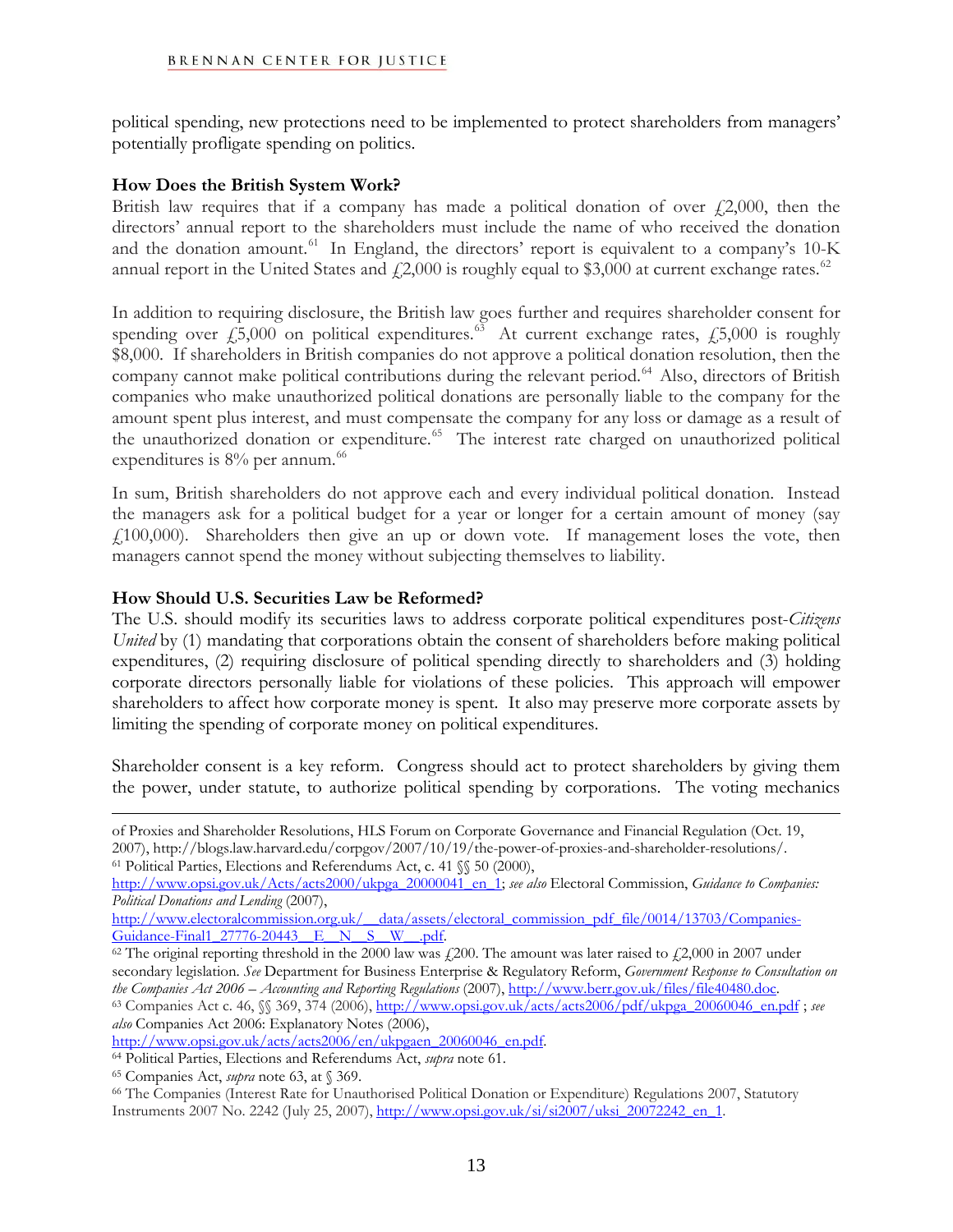would work in the following way. At the annual general meeting of shareholders, a corporation that wishes to make political expenditures in the coming year should propose a resolution on political spending which articulates how much the company wishes to spend on politics.<sup>[67](#page-13-0)</sup> If the resolution gains the vote of the majority of the outstanding shares (50% plus 1 share), then the resolution will be effective, and the company will be able to spend corporate treasury funds on political matters in the amount specified in the resolution. However, if the vote fails to garner the necessary majority, then the corporation must refrain from political spending until the shareholders affirmatively vote in favor of a political budget for the company.

Finally, to make sure this reform is enforceable, directors of U.S. companies who make unauthorized political expenditures using company funds, should be personally liable to the company for the unauthorized amount.

Our support for this model is grounded in a sensitivity to administration and transaction costs. A system which put every political action of a corporation to a vote would be costly and unwieldy to administer. By contrast, under this proposal, the corporation can simply add an additional question (on authorization of the political budget) to the list of items which are regularly subject to a shareholder vote at the annual meeting, alongside traditional matters such as the election of the board of directors or appointing auditors.

The disclosure of corporate political spending is under current campaign finance and securities law is inconsistent, keeping shareholders in the dark about whether their investment money is being used in politics. Therefore, Congress should require corporations to disclose their political spending, as many top firms have already agreed to do voluntarily at the urging of the Center for Political Accountability.<sup>[68](#page-13-1)</sup>

To be useful, disclosure of political spending under this proposal should be frequent enough to notify shareholders and the investing public of corporate spending habits and yet with enough time lag between reports so that corporations are not unduly burdened. To accommodate these two competing goals, disclosure of political expenditures should occur quarterly to coincide with company's filing of its Form 10-Qs with the SEC. Because the political disclosure will be contemporaneous with the 10-Q filing, transaction costs can be minimized.

In summary, to improve American corporate governance, the U.S. should change its securities laws and should require publicly traded companies to (1) get shareholders' authorization before spending corporate treasury funds on politics and (2) report their political spending directly to their shareholders on a periodic basis. In addition, (3) any unauthorized political spending should result in personal liability for directors.

## **Does Congress Have the Authority to Act under the Commerce Clause?**

Congress has the full authority to legislate in the corporate governance sphere of publicly traded companies using its Commerce Clause power. The recent experience with Sarbanes-Oxley proves this authority. Just as Sarbanes-Oxley regulated the independence of boards and other matters

<span id="page-13-0"></span> $\overline{a}$  $67$  If particular candidates or ballot measures are known to the company at the time of the annual general meeting, then those particular candidates and ballot measures should be mentioned in the language of the resolution. 68 Press Release, Center for Political Accountability, *supra* note 19.

<span id="page-13-1"></span>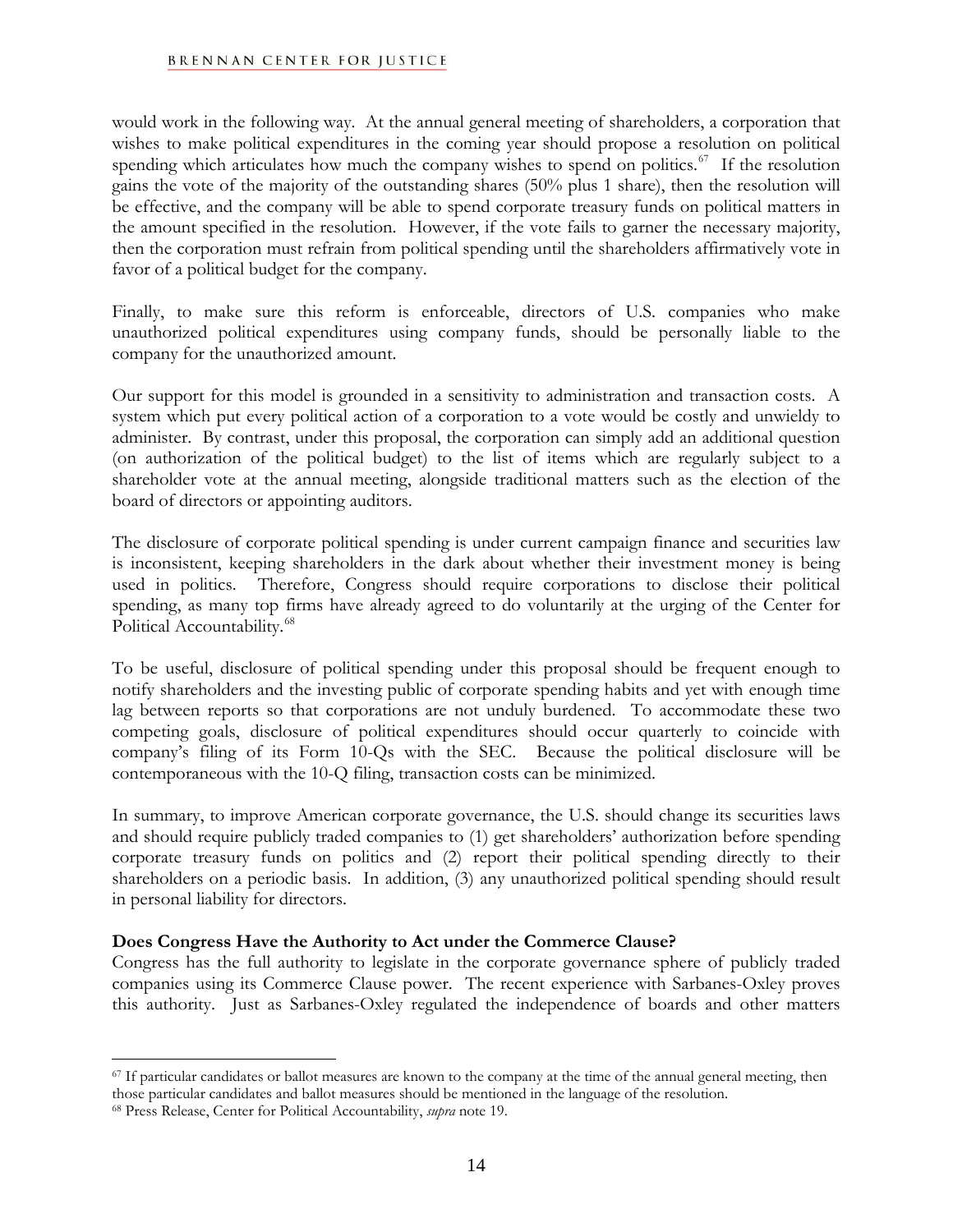which were traditionally state-law matters and was not barred by federalism concerns, the legislative proposal articulated here would also not be barred.

Legal commentators agree that Congress has broad powers to regulate corporate governance and any objections to "federalization" are purely normative. As Professor Stephen M. Bainbridge<sup>[69](#page-14-0)</sup> notes:

No one seriously doubts that Congress has the power under the Commerce Clause, especially as it is interpreted these days, to create a federal law of corporations if it chooses.[70](#page-14-1)

Or as Professor Robert B. Ahdieh<sup>[71](#page-14-2)</sup> put it, "[n]o line of sufficient impermeability to categorically exclude any and all possible federal interventions into corporate law can be identified."<sup>[72](#page-14-3)</sup>

When the Sarbanes-Oxley bill was debated by Congress, few legislators raised concerns about the bill's constitutionality on the record, perhaps due to its quick passage.<sup>[73](#page-14-4)</sup> Representative Ron Paul is the only congressional voice that raised any specter of constitutional challenge in record.<sup>[74](#page-14-5)</sup> While chiefly objecting to the expansion of "federal power over the accounting profession," as it "preempt[ed] the market's ability to come up with creative ways to hold corporate officials accountable," Rep. Paul also argued that the bill, "interfere[d] in matters the 10th amendment reserves to state and local law enforcement."[75](#page-14-6) Despite Rep. Paul's predictions, thus far no plaintiff has tried to assert a purely federalism claim against the enforcement of Sarbanes-Oxley.<sup>[76](#page-14-7)</sup>

It is fully appropriate for Congress to respond to *Citizens United* through the securities laws. In previous democratic crises caused by corporate political spending, Congress has responded with the twin tools of campaign finance regulations as well as revised corporate laws. For example, following the revelations of corporate political spending in the Watergate hearings, Congress reacted by both

<span id="page-14-1"></span><span id="page-14-0"></span><sup>69</sup> Stephen M. Bainbridge is a Professor of Law at UCLA School of Law. 70 Stephen M. Bainbridge, *The Creeping Federalization of Corporate Law*, REGULATION, <sup>26</sup> (Spring 2003), *available at*  <http://ssrn.com/abstract=389403>; *see also* Harvard Law Professor Mark J. Roe, *Delaware's Competition*, 117 HARV. L. REV. 588, 592 (2003) ("Federal authorities reverse state corporate law that they dislike and leave standing laws that they tolerate. State power is to jigger the rules in the middle by adopting those rules that Washington does not gear up to reverse....").<br><sup>71</sup> Professor of Law and Director, Center on Federalism and Intersystemic Governance, Emory Law School.

<span id="page-14-3"></span><span id="page-14-2"></span><sup>72</sup> Robert B. Ahdieh, From "Federalization" to "Mixed Governance" in Corporate Law: A Defense of Sarbanes Oxley, 53 BUFF. L. REV. 721, 731 (2005).<br><sup>73</sup> *See* Ahdieh at 724 ("The brief congressional debate over the Sarbanes-Oxley Act only cursorily addressed issues of

<span id="page-14-4"></span>corporate governance."). *See also* Roberta Romano, *The Sarbanes-Oxley Act and the Making of Quack Corporate Governance*, 114 YALE L.J. 1521, 1549-1556 (2005) (discussing the lack of debate in both chambers). 74 *See* H.R. REP. NO. 107-414 (statement of Ron Paul). 75 *Id.*

<span id="page-14-5"></span>

<span id="page-14-7"></span><span id="page-14-6"></span><sup>76</sup> In one case challenging Sarbanes-Oxley, the defendant health insurance company executive raised an unsuccessful vagueness challenge to the criminal penalties in 18 U.S.C. § 1350, which penalizes executives who "willfully certify[]" a periodic financial report knowing that the report does not comply with the Act's requirements*. See United States v. Scrushy*, 2004 U.S. Dist. LEXIS 23820 (N.D. Ala. Nov. 23, 2004). In the second case, the plaintiffs brought a facial challenge to the constitutionality Public Company Accounting Oversight Board, created by Sarbanes-Oxley but classified as a non-profit rather than a governmental agency, see 15 U.S.C. 7211(b), as a violation of the Appointments Clause and the separation of powers. *Free Enter. Fund v. Public Co. Accounting Oversight Bd.*, 537 F.3d 667 (D.C. Cir. 2008). The challenge was rejected by both the district and appellate courts and is currently before the U.S. Supreme Court. *See Free Enter. Fund v. Public Co. Accounting Oversight Bd.*, 129 S. Ct. 2378 (2009) (granting certiorari).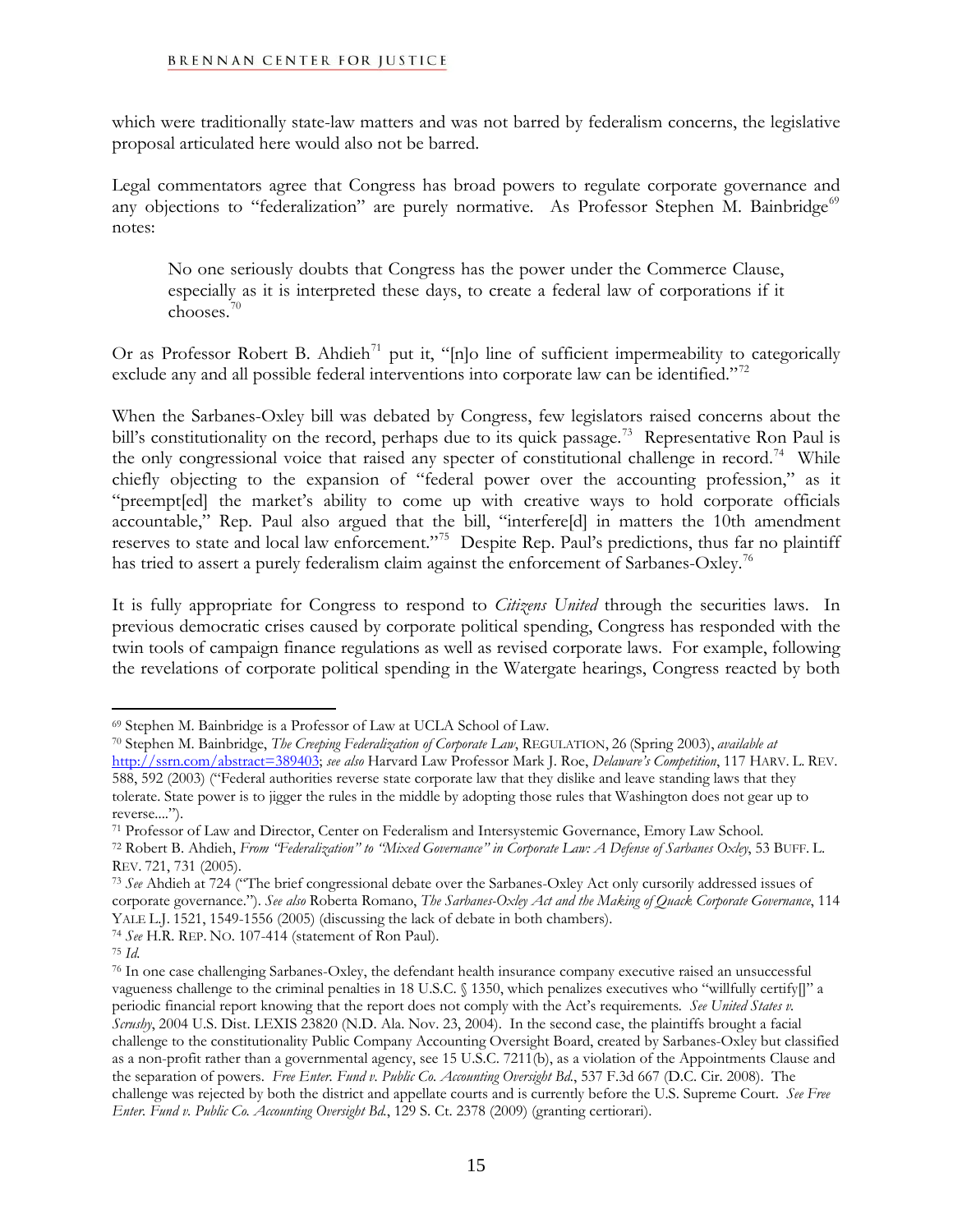(1) revising the Federal Elections Campaign Act to make it more robust as well as (2) passing the Foreign Corrupt Practices Act, which makes it a federal crime for U.S. companies to give contributions to candidates in foreign countries if such contributions are meant to secure business or are stand-ins for bribes. Similarly, after Enron collapsed following years of giving lavishly to both sides of the political spectrum, Congress acted by passing both (1) the Bipartisan Campaign Reform Act of 2002 (BCRA which is also known as McCain-Feingold) and (2) Public Company Accounting Reform and Investor Protection Act of 2002 (which is also known as Sarbanes-Oxley). Now that *Citizens United* has severely limited Congress' ability to regulate corporate political spending through the campaign finance laws, the securities laws remain an open avenue to enact thoughtful protections for the American public and the American investor.

## **Do Shareholders Even Care about this Issue?**

Some may argue that shareholders either do not really care about corporate political spending or that they may be ill-equipped to judge the political spending by corporate managers. However, as Professor Joo explains, this view is contrary to American democratic norms:

[T]he extension of business judgment discretion to political decisions expresses norms inconsistent with our self-governing polity. Most shareholders presumably have neither expertise nor interest in making the corporation's routine business decisions….But to presume that shareholders have neither expertise nor interest in matters involving political preference contradicts the basic assumptions of self-government and thereby perverts the meaning of the First Amendment.<sup>[77](#page-15-0)</sup>

For those who do care about their investments being funneled into the political system, the current U.S. system offers no redress, save selling all stock holdings. As discussed above, this "solution" offers little redress at all.

A recent survey of shareholders found that shareholders do care about corporate political spending and want greater disclosure.<sup>[78](#page-15-1)</sup> Shareholders have demonstrated their interest in disclosure of corporate political activity by filing shareholder resolutions requesting more corporate transparency on this very topic. As the Committee for Economic Development (CED) reports, disclosure of political expenditures has become the second most popular shareholder resolution.

After climate change, the leading category of social issue proposals filed by shareholders in 2007 dealt with political contributions, according to an analysis by the governance rating firm RiskMetrics. Proposals on political contributions usually ask companies to issue semiannual reports on political contributions and to provide guidelines for making contributions.[79](#page-15-2)

<span id="page-15-1"></span><span id="page-15-0"></span><sup>&</sup>lt;sup>77</sup> Joo, *The Modern Corporation*, *supra* note 35, at 72 (citation omitted).<br><sup>78</sup> Press Release, Center for Political Accountability, *Shareholders See Risky Corporate Political Behavior As Threat to Shareholder Value, Demand Reform, CPA Poll Finds*, (Apr. 5, 2006),

<http://www.politicalaccountability.net/index.php?ht=a/GetDocumentAction/i/1267>(announcing a "poll found a striking 85 percent [of shareholders] agreed that the 'lack of transparency and oversight in corporate political activity encourages behavior' that threatens shareholder value. 94 percent supported disclosure and 84 percent backed board

<span id="page-15-2"></span>oversight and approval of 'all direct and indirect [company] political spending.'"). 79 Committee for Economic Development, *Rebuilding Corporate Leadership: How Directors Can Link Long-Term Performance*  with Public Goals 18 (2009), [http://www.ced.org/images/library/reports/corporate\\_governance/cgpt3.pdf](http://www.ced.org/images/library/reports/corporate_governance/cgpt3.pdf) (citing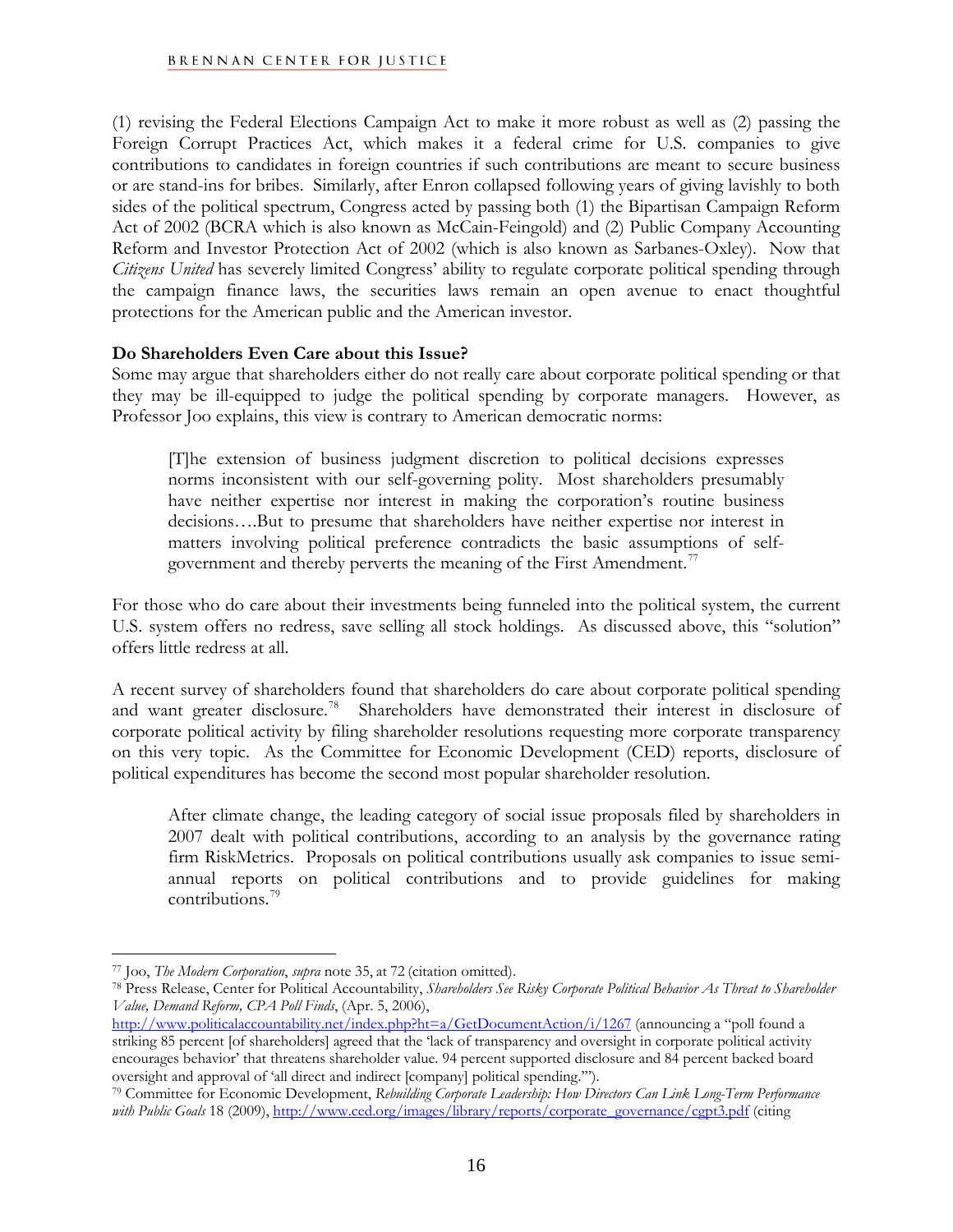In the past few years, there have been numerous shareholder resolutions requesting the disclosure of political expenditures by corporations. In 2006 such resolutions gained the support of 20% or more of the vote at 11 major companies, including Citigroup (20%), American Financial Group (20.5%), Clear Channel Communications (20.5%), General Dynamics (21%), Washington Mutual (22%), Wyeth (25.2%), Charles Schwab (27%), Marsh and McClennan (30.5%), Verizon (33%) and Home Depot  $(34\%)$ .<sup>[80](#page-16-0)</sup> At Amgen, a political expenditure disclosure resolution received 75.5% of the vote following endorsement by the company's directors.<sup>[81](#page-16-1)</sup> At least 56 disclosure resolutions were filed during the 2009 proxy season, including at major financial institutions such as Charles Schwab, Goldman Sachs, JPMorgan Chase, Regions Financial and Wells Fargo.<sup>[82](#page-16-2)</sup> Such resolutions have been strongly supported by major institutional investors, including the New York City pension fund.<sup>[83](#page-16-3)</sup> In 2008, the proxy voting advisory service RiskMetrics Group supported a disclosure resolution calling on AT&T to disclose its political spending, after opposing a similar resolution at AT&T the three previous proxy seasons.<sup>[84](#page-16-4)</sup> For example, a typical resolution requests periodic disclosure of political expenditures including payments to trade associations and other tax exempt organizations.<sup>[85](#page-16-5)</sup>

These shareholder sentiments have greater urgency after the *Citizens United* decision, and many papers across the nation have written editorials calling for Congressional action to protect the interests of shareholders. *The New York Times* urged:

Congress and members of the public who care about fair elections and clean government need to mobilize right away, a cause President Obama has said he would join. Congress should repair the presidential public finance system and create another one for Congressional elections to help ordinary Americans contribute to campaigns. *It should also enact a law requiring publicly traded corporations to get the approval of their shareholders before spending on political campaigns.*[86](#page-16-6)

 $\overline{a}$ Carolyn Mathiasen, "2008 Preview: Social Issues," *RiskMetrics Risk & Governance Blog* (Mar. 28, 2008),

<span id="page-16-0"></span>[http://blog.riskmetrics.com/2008/03/2008\\_preview\\_social\\_issuessubm.html](http://blog.riskmetrics.com/2008/03/2008_preview_social_issuessubm.html)). 80 Timothy Smith & Bruce Freed, *Social Investment—Highlights from 2006 Proxy Season*, GREENMONEYJOURNAL.COM, Oct. 10, 2006, *available at* [http://www.politicalaccountability.net/index.php?ht=d/ArticleDetails/i/373.](http://www.politicalaccountability.net/index.php?ht=d/ArticleDetails/i/373) 81 *Id.*

<span id="page-16-2"></span><span id="page-16-1"></span>

<sup>82</sup> Jeanne Cummings, *Companies Try to Clean Up Their Act*, POLITICO, Mar. 24, 2009,

<span id="page-16-3"></span>[http://www.politico.com/news/stories/0309/20401.html.](http://www.politico.com/news/stories/0309/20401.html) 83 Francesco Guerrera, *Investors Want Facts on Political Donations*, FINANCIAL TIMES, Apr. 1, 2007, *available at*  <http://www.politicalaccountability.net/index.php?ht=d/ArticleDetails/i/532>*.* 

<span id="page-16-5"></span><span id="page-16-4"></span><sup>84</sup> *Key Proxy Advisor Recommends Vote Against AT&T Management on Political Contributions Disclosure*, Center for Political<br>Accountability, Apr. 21, 2008, http://www.politicalaccountability.net/index.php?ht=a/GetDocumentAct 85 Shareholder Resolution filed by Trillium Asset Management Corporation Requesting Political Contributions by Ford Motor Company (2010), [http://www.onlineethicalinvestor.org/eidb/wc.dll?eidbproc~reso~9143](http://www.onlineethicalinvestor.org/eidb/wc.dll?eidbproc%7Ereso%7E9143) (asking for semiannual reporting on Ford's political expenditures).

<span id="page-16-6"></span><sup>86</sup> Editorial, *The Court's Blow to Democracy*, THE NEW YORK TIMES, Jan. 21, 2010 (emphasis added); Editorial, *A Welcome, if Partial, Fix,* THE NEW YORK TIMES, Feb. 17, 2010 (arguing "One important element missing is a requirement that shareholders approve of campaign expenditures. … When corporate or union leaders spend the money of shareholders or members on campaigns, they should be promoting their shareholders' or members' interests — not merely expressing their own political views. This requirement should be included in the final version."); *see also* Editorial, *The Escalating Price of Politics*, THE NEW YORK TIMES, Mar. 7, 2010.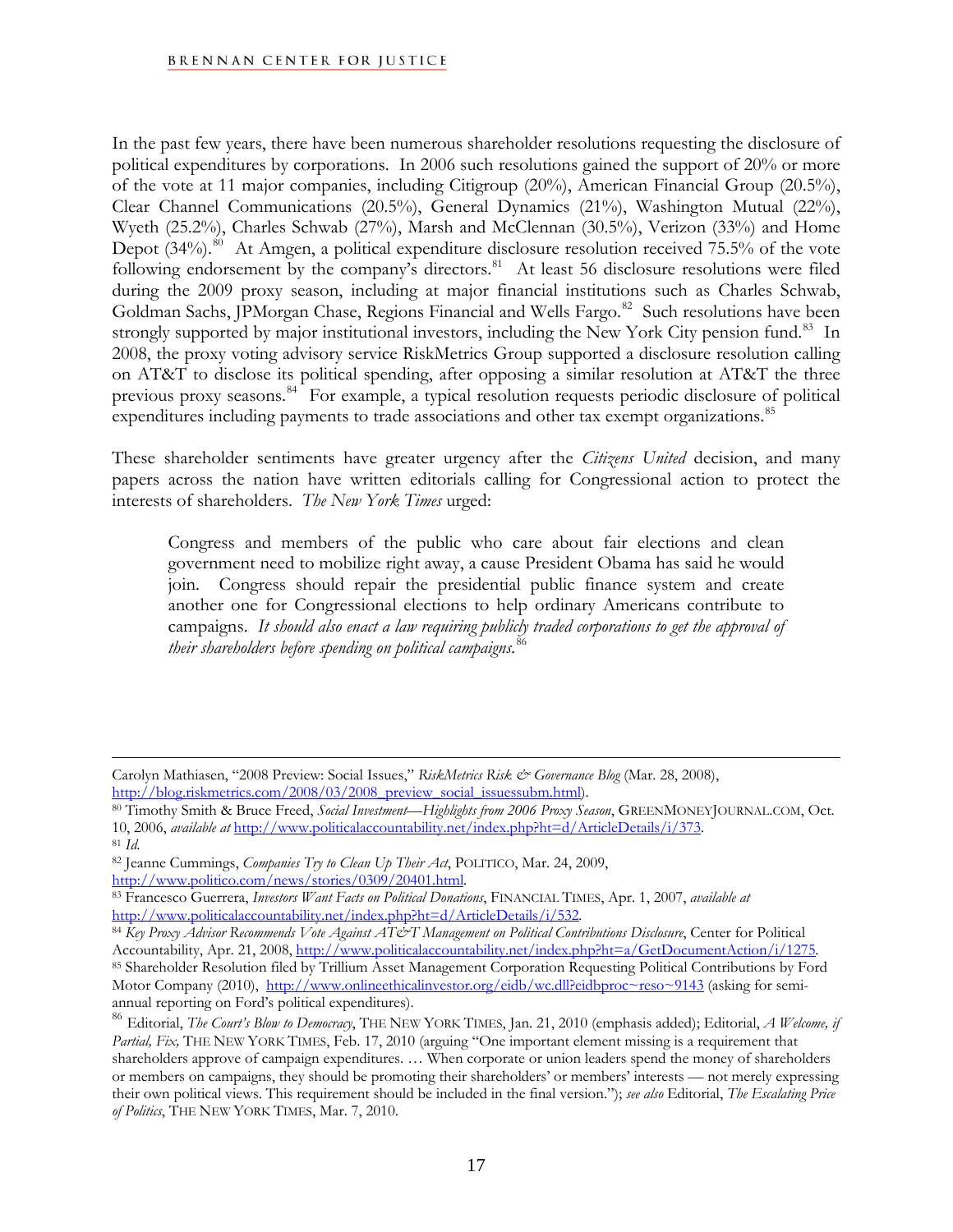Editorials from *The Washington Post*, [87](#page-17-0) *The Boston Globe*, [88](#page-17-1) *The L.A. Times*, [89](#page-17-2) *Philadelphia Inquirer*, [90](#page-17-3) Tennessean,<sup>[91](#page-17-4)</sup> and *Cleveland Plain Dealer*<sup>[92](#page-17-5)</sup> echoed this call for change in U.S. securities laws.

# **How Do Corporate Directors Feel About More Disclosure of Political Spending?**

The data on how corporate directors view disclosure of political contributions is relatively sparse. However, a 2008 survey of 255 directors at Russell 2000 companies found that 88 percent said corporations should be required to publicly disclose all corporate funds for political purposes.<sup>[93](#page-17-6)</sup> "Significantly, 76 percent agreed that 'corporations should also be required to disclose payments made to trade associations and other tax exempt organizations which are used for political purposes."<sup>[94](#page-17-7)</sup>

Directors surveyed thought they knew the requirements of campaign finance laws that applied to their corporations, but "overwhelming majorities of directors *incorrectly* think that all political contributions by corporations, trade associations and non-profits are required to be disclosed [and] [m]ore interestingly is the fact that 63% of directors mistakenly think that boards are required to approve and oversee political expenditures."[95](#page-17-8)

# **Conclusion**

To protect the integrity of both our democracy and our capital markets, we urge the Committee, to exercise its power under the Commerce Clause and change U.S. securities laws to give shareholders

<span id="page-17-1"></span>

[http://www.boston.com/bostonglobe/editorial\\_opinion/editorials/articles/2010/01/23/corporations\\_arent\\_people\\_d](http://www.boston.com/bostonglobe/editorial_opinion/editorials/articles/2010/01/23/corporations_arent_people_dont_merit_special_protections/) [ont\\_merit\\_special\\_protections/](http://www.boston.com/bostonglobe/editorial_opinion/editorials/articles/2010/01/23/corporations_arent_people_dont_merit_special_protections/) ("Congress should require corporations to seek shareholders' permission before

<span id="page-17-4"></span><sup>91</sup> Editorial, *Money Motivates Push for Corporate Political Clout*, TENNESSEAN (Jan. 29, 2010),

<http://www.tennessean.com/article/20100129/OPINION01/1290326/1008> (praising "U.S. Rep. Michael Capuano, D-Mass., who proposes legislation giving shareholders power to block corporate campaign spending" for having "the courage to continue fighting the heavy hand of the justices").

<span id="page-17-0"></span> $\overline{a}$ 87 E.J. Dionne Jr., *A Bipartisan Push to Clean Up the Supreme Court's Mess*, WASHINGTON POST, Mar. 8, 2010 (supporting more disclosure to shareholders).<br><sup>88</sup> Editorial, *Corporations Aren't People, Don't Merit Special Protections*, BOSTON GLOBE, Jan. 23, 2010,

spending money in political campaigns, coupled with a similar restriction on unions."). 89 Editorial, *The 1st Amendment and Corporate Campaigning*, L.A. TIMES, Jan. 22, 2010,

<span id="page-17-2"></span><http://articles.latimes.com/2010/jan/22/opinion/la-ed-campaign22-2010jan22> ("Congress also could consider regulations that would require unions and public companies to ensure that their political activities are supported by the rank-and-file or shareholders."). 90 Editorial, *Corporate Blunder*, PHILADELPHIA INQUIRER Jan. 25, 2010,

<span id="page-17-3"></span><http://www.philly.com/inquirer/opinion/82575027.html>("Congress must immediately blunt the impact of the Supreme Court's disastrous decision allowing unlimited corporate spending on elections…. They could require stronger rules against campaigns' coordinating with outside groups, or *require publicly traded firms to get approval from shareholders before* 

<span id="page-17-5"></span><sup>92</sup> Editorial, *Supreme Court Ruling on Corporations and Free Speech Opens Big Checkbooks to Politicians*, CLEVELAND PLAIN

DEALER, Jan. 26, 2010, <u>[http://www.cleveland.com/opinion/index.ssf/2010/01/supreme\\_court\\_ruling\\_on\\_corpor.html](http://www.cleveland.com/opinion/index.ssf/2010/01/supreme_court_ruling_on_corpor.html)</u><br>("Congress might . . . be wise to guarantee shareholders a clear say in how their money is spent.").

<span id="page-17-7"></span><span id="page-17-6"></span><sup>&</sup>lt;sup>93</sup> Valentina Judge, Survey Assesses Director Views on Political Disclosure, CORPORATE SOCIAL ISSUES REPORTER (Mar. 2008).<br><sup>94</sup> Press Release, Center for Political Accountability, Directors Strongly Support Corporate Poli *Whether Contributions Help Companies, CPA Poll Finds* (Feb. 28, 2008),

<span id="page-17-8"></span><sup>&</sup>lt;sup>95</sup> MASON-DIXON POLLING & RESEARCH, THE CENTER FOR POLITICAL ACCOUNTABILITY & ZICKLIN CENTER FOR BUSINESS ETHICS RESEARCH, THE WHARTON SCHOOL 2008 NATIONWIDE SURVEY OF MEMBERS OF CORPORATE BOARDS OF DIRECTORS ATTITUDES TOWARDS & AWARENESS OF CAMPAIGN FINANCE LAWS, CORPORATE OVERSIGHT OF POLITICAL SPENDING AND ACTIVITY, PROPOSED REFORMS (2008),

<http://cpa.timberlakepublishing.com/files/CPA%20-%20Dirs%20Survey%20Report%20-%2003-20-08.pdf>(emphasis added).